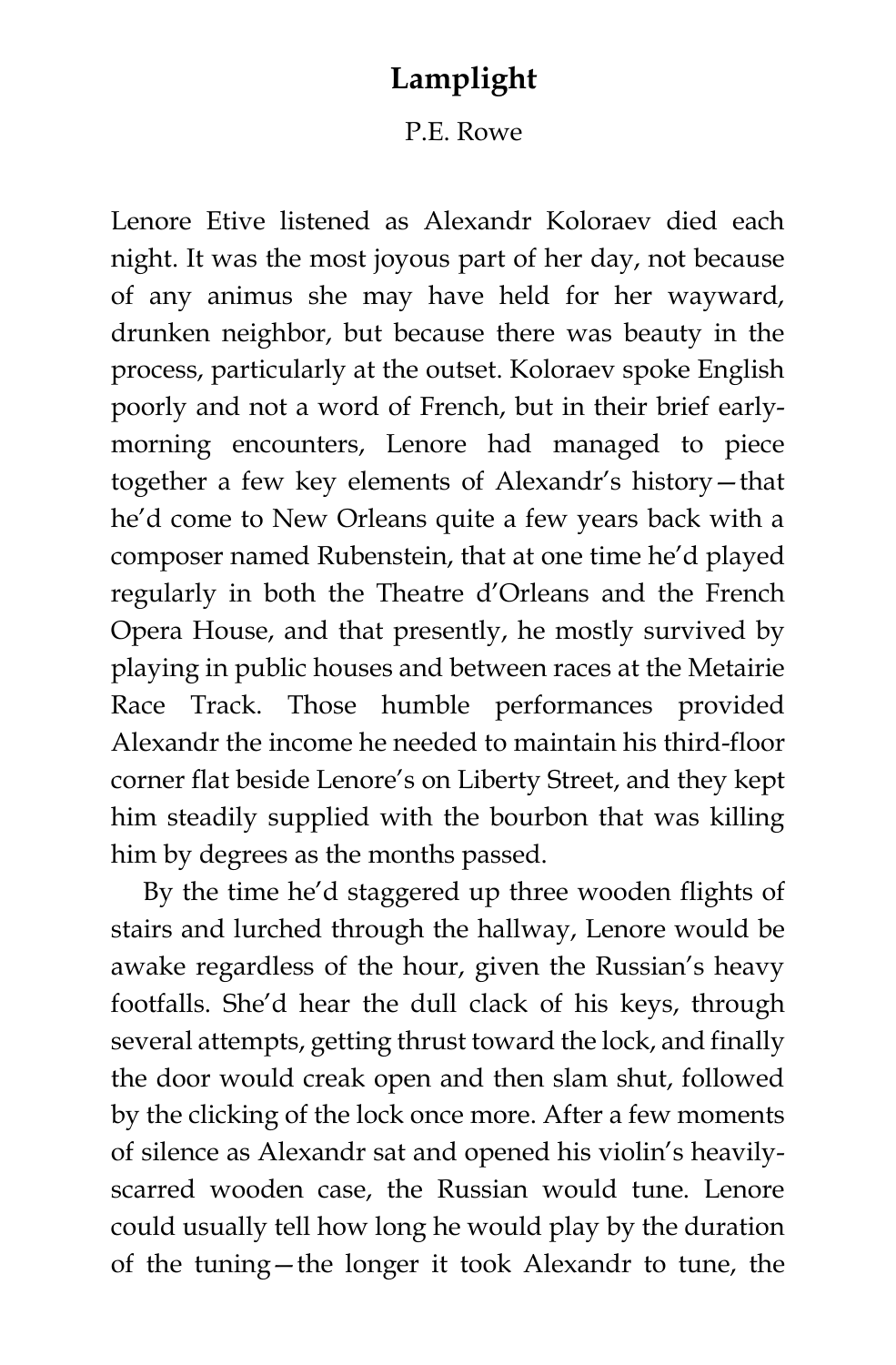drunker he was, and the sooner he'd fall back in his chair, letting the bow slowly drop to the floor beside him. The violin, she presumed, rested there precariously on his shoulder until the first time he stirred, when, she imagined, he'd delicately place the instrument safely back in its awaiting box.

This night, Lenore heard almost no tuning, and there was very little time before the first few notes, which she knew by heart and had long grown enamored of since Alexandr's arrival the previous spring. In the first few weeks, the neighbors would cause an even greater racket than any violin could, cursing the damned drunken Russian to knock off the noise. On the rare weeks he was home on leave, Lenore's husband Archie was not nearly as tolerant of the music as she. But by then, the neighbors had shouted themselves hoarse to no effect, and Alexandr Koloraev's violin had become as the many steam-powered whistles of the ships moving up and down the mouth of the Mississippi or the constant bells of the streetcars or the raucous laughter, music, and shouting of the revelers a few blocks down in Storyville: it was another sound of the living city, a human retort to the crickets in the back swamp.

Koloraev was as sober as he'd been in weeks. The first notes leapt through Lenore's walls so crisp and precise it caused her to breathe a full, deep breath in anticipation. She awaited her favorite phrases as though Alexandr were reciting poetry directly to her in the darkness. On one prior occasion, when Lenore had stuck her head out her streetside window and awakened Alexandr napping against her heavy storm-shutters, she'd asked about the music. "Bach,"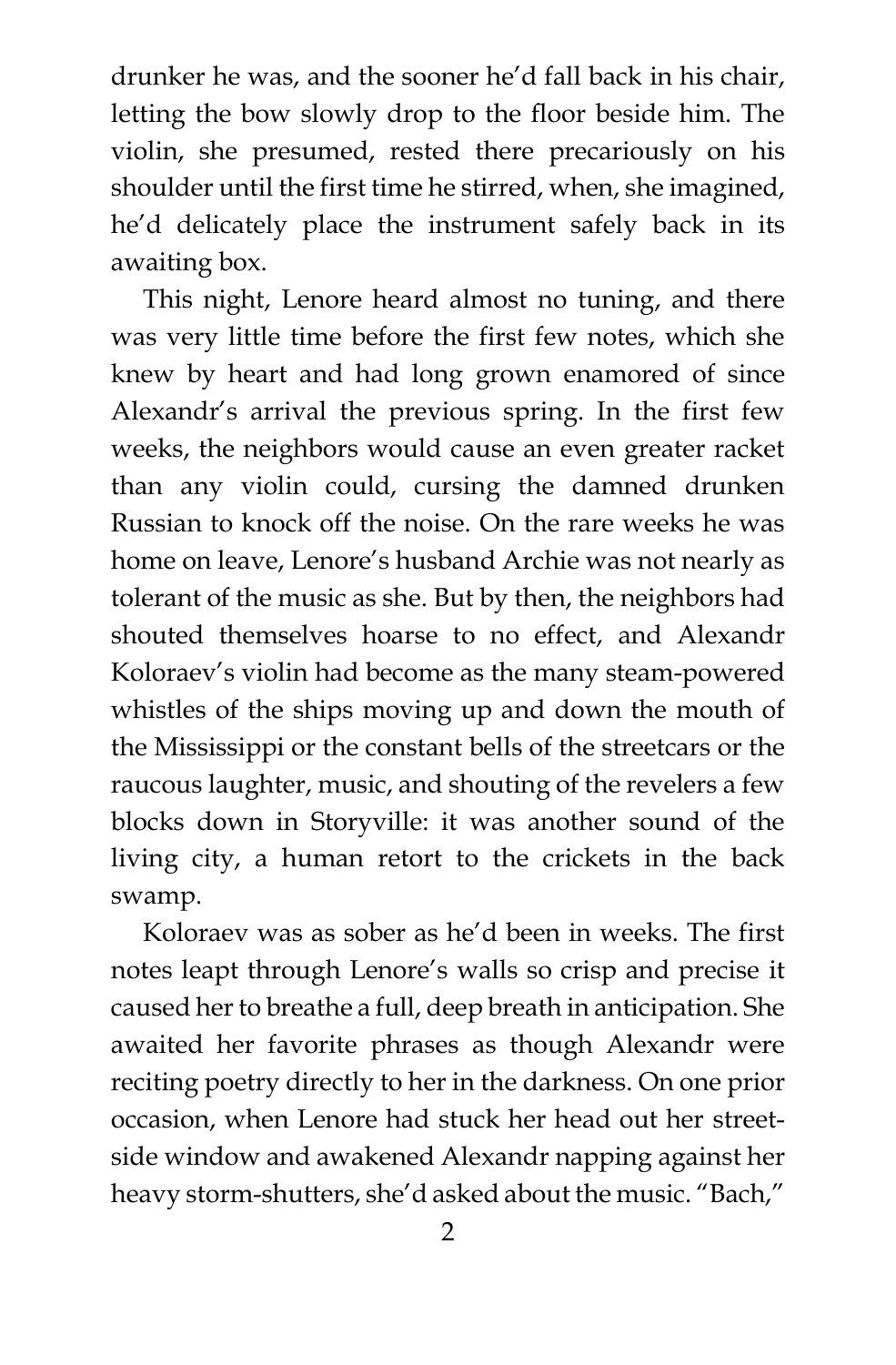he'd said with a guttural –CH– that was foreign to Lenore's ears. "It is Bach, my child."

She knew not whether she was relishing the doublestops in the Fuga Allegro or anticipating the staccatos in the Presto, but she knew it was the most beautiful part of her day. And Alexandr played each note of the first sonata so perfectly that night he could have been playing for the Czar if he hadn't been playing for Lenore. For several minutes, she listened as Alexandr brought Bach into the world, almost forgetting that she was hungry, that her sleeping daughter was just as hungry, and that she had nearly exhausted all possibilities of paying her rent before the end of the week, and that Archie's letter contained barely enough money to keep Lenore and their child fed for another week.

Twenty or so minutes into the performance, as Lenore had learned to expect, by the time Alexandr had hacked his way through the first half of the Corrente passably, his weary, drunken fingers—as much as his memory—began to fail the Russian artist. Lenore heard dissonance and then frustration. Alexandr cursed in Russian at the final note. She knew what was next. He began the Double Presto, stumbling through the first few bars before tripping over his own fingers. More cursing. Back a few bars. More stumbling and more cursing. He normally didn't get this far, and even when he did, the frustration didn't usually last so long. She didn't understand the Russian language, and she didn't understand Bach, but Lenore could hear him dying through the wall, the gift he'd struggled tirelessly to acquire becoming less and less perfect, leaving his fingers clumsier and less lively. She prayed as the notes became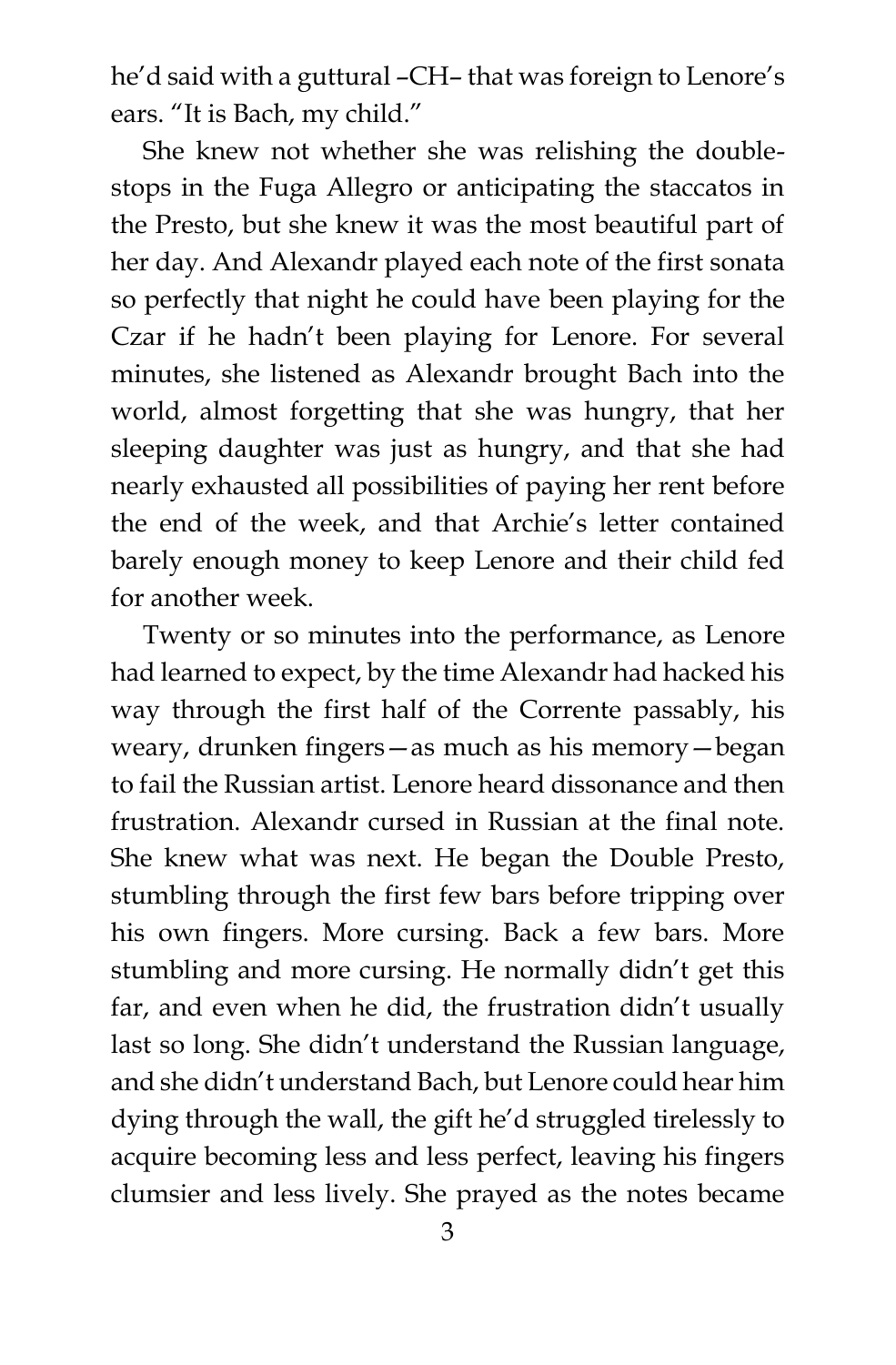sparser and more drawn out. Soon, they were both sleeping.

Some hours later, in the misty, diffuse light of the Louisiana morning, Lenore was roused again by her neighbors returning to their apartment on the corner opposite the Russian violinist's. Lenore knew both girls well, liked them, and found them inherently trustworthy despite their unsavory profession. The fact their names were prominent in Tom Anderson's blue books was a point of contention with Archie every time he caught Coira near the window chatting to the girls on the balcony as they hung out their laundry. Archie had only ever flown into a rage the one time he discovered Lenore had been leaving Coira with Geneviève on days Lenore was minding the Pontelliers' children while he was on deployment. The look he gave her answered the question she'd never dared ask, about where his thoughts were when his eyes were distant, and Lenore was sure that as tender as Archibald Etive was in his kindest moments, Private Etive had murderous memories of Wounded Knee, a fact which made it easier for Lenore to excuse his drinking in his harshest moments.

The quiet murmur of the girls' laughter through the walls roused Coira, who rolled over, stretched, and wished her mother a good morning. Lenore kissed Coira's forehead and stepped out of bed.

"We'll need to be off shortly, love," Lenore said, stepping toward the cramped water-closet.

"The Creole boys, mama?"

"Shush now and get yourself dressed, child."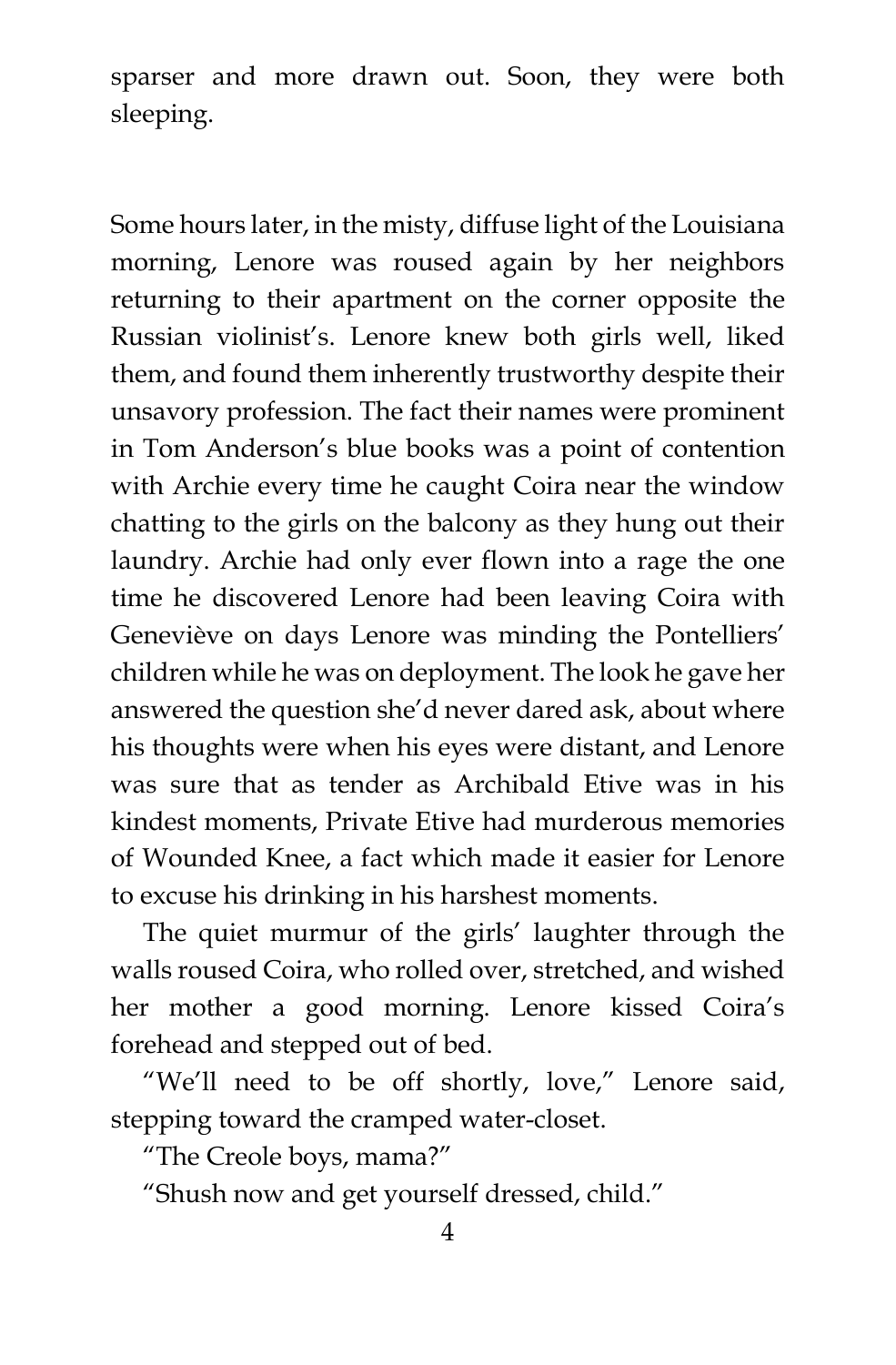Coira rolled out of bed, removing her nightgown and beginning to dress herself. By the time Lenore had reemerged from the water-closet, the girl, hardly more than a toddler, had nearly buttoned her buttons straight and was seated at the footstool beside the bed awaiting her mother's hands. Lenore began to brush Coira's light-brown hair in long, steady strokes, bracing her little head against the few tangles, which hung just below the girl's shoulders. As she began to braid, Lenore could feel Coira sigh and inhale.

"Mademoiselle Tulette will have something for you to eat, Coira. I just need you to behave for her this morning. I'll be back in the afternoon."

"The Creole boys?"

"Are still in the country."

"Are they coming back soon?"

"That's what I'm going to find out, love. Hold still."

"I can behave, mama."

"That you can," Lenore said, pulling the hair on the girl's right side into three tight strands.

"Madame has scones and jam. And tea."

"And tea. Aye, she does."

Lenore tied off Coira's braid and sent the child off to the water-closet. She dressed herself and brushed her own hair back, donning a white bonnet once it was properly tied down. When she was presentable, she stepped through the open window onto the balcony and rapped on the girls' window, half expecting to get no answer. After a few moments, Clara opened. She was drunk, but not nearly so drunk as Alexandr.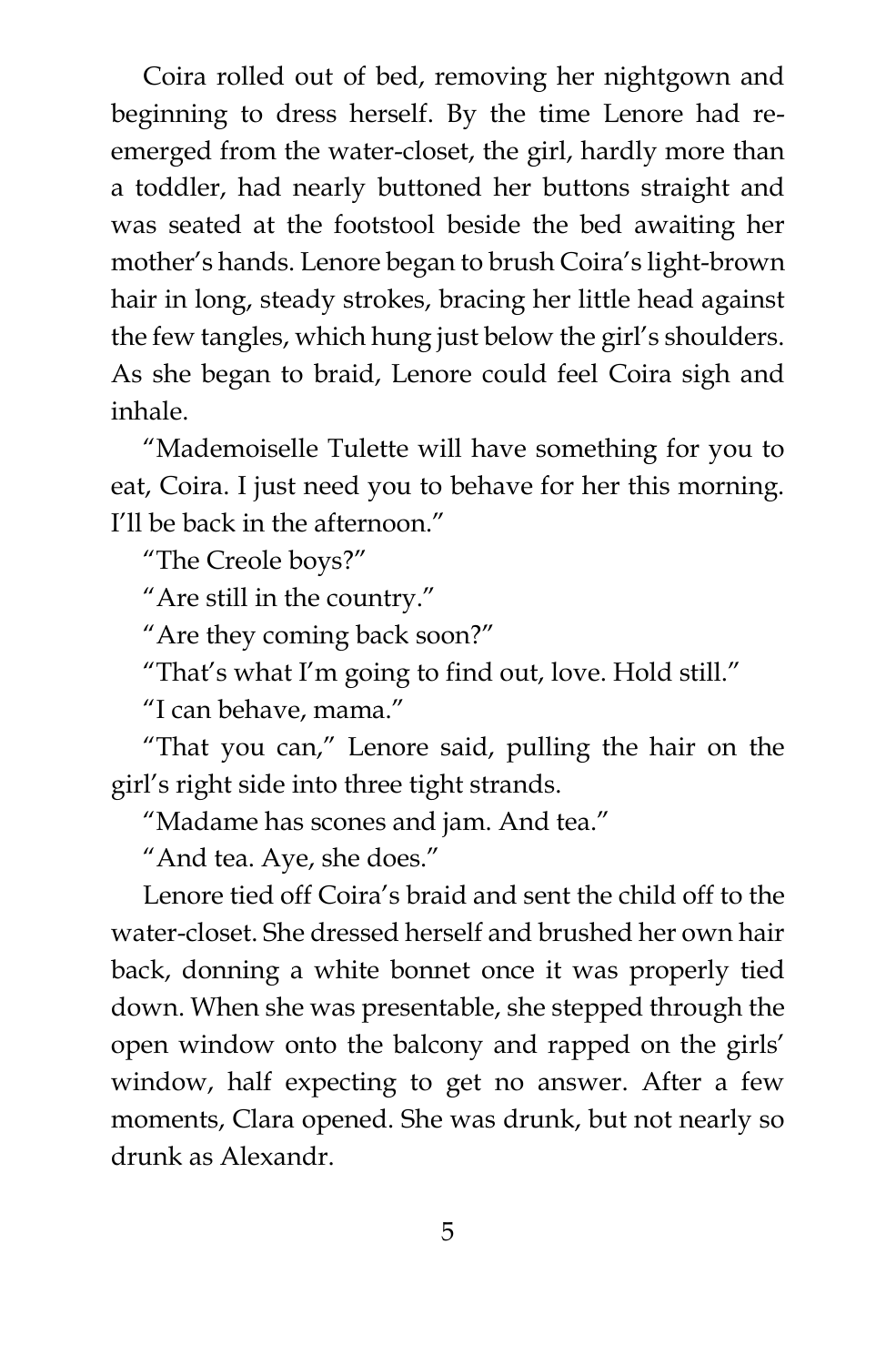"Good morning, Clara. Can I leave Coira with you this afternoon, if need be?"

"We'd be happy to take the little dear, Lenore. Any time. Did you  $-$ "

The bell from the morning's first passing streetcar interrupted, startling them both.

"Christ," Clara said, shaking her head in the direction of Liberty street.

"I haven't found anything, no."

"Anything from Archie?"

"Two whole dollars. Would you believe it? I don't know."

"Geneviève and I will feed your little bird, love. Just remember."

"I know, Clara."

"It's only drinks, Lenore. Miss Arlington's respectful, especially to married women."

"There's Archie."

"And his two dollars."

"I need to be off, Clara. Till later. Sleep tight."

"You too, love," she said, closing the window.

Lenore gathered Coira and ushered the girl downstairs onto Liberty Street. Lenore took little Coira's hand as she grew tired near Canal Street and hurried all the way to the southwest corner of the French Quarter, where the Lafayette Tea Room's large glass windows faced out onto Dauphine Street. Lenore led Coira around the back of the painted brick building, knocking on the rear entrance. After a few moments, the door was opened by a large mulatto cook wearing a dirty white apron with a clean white shirt underneath.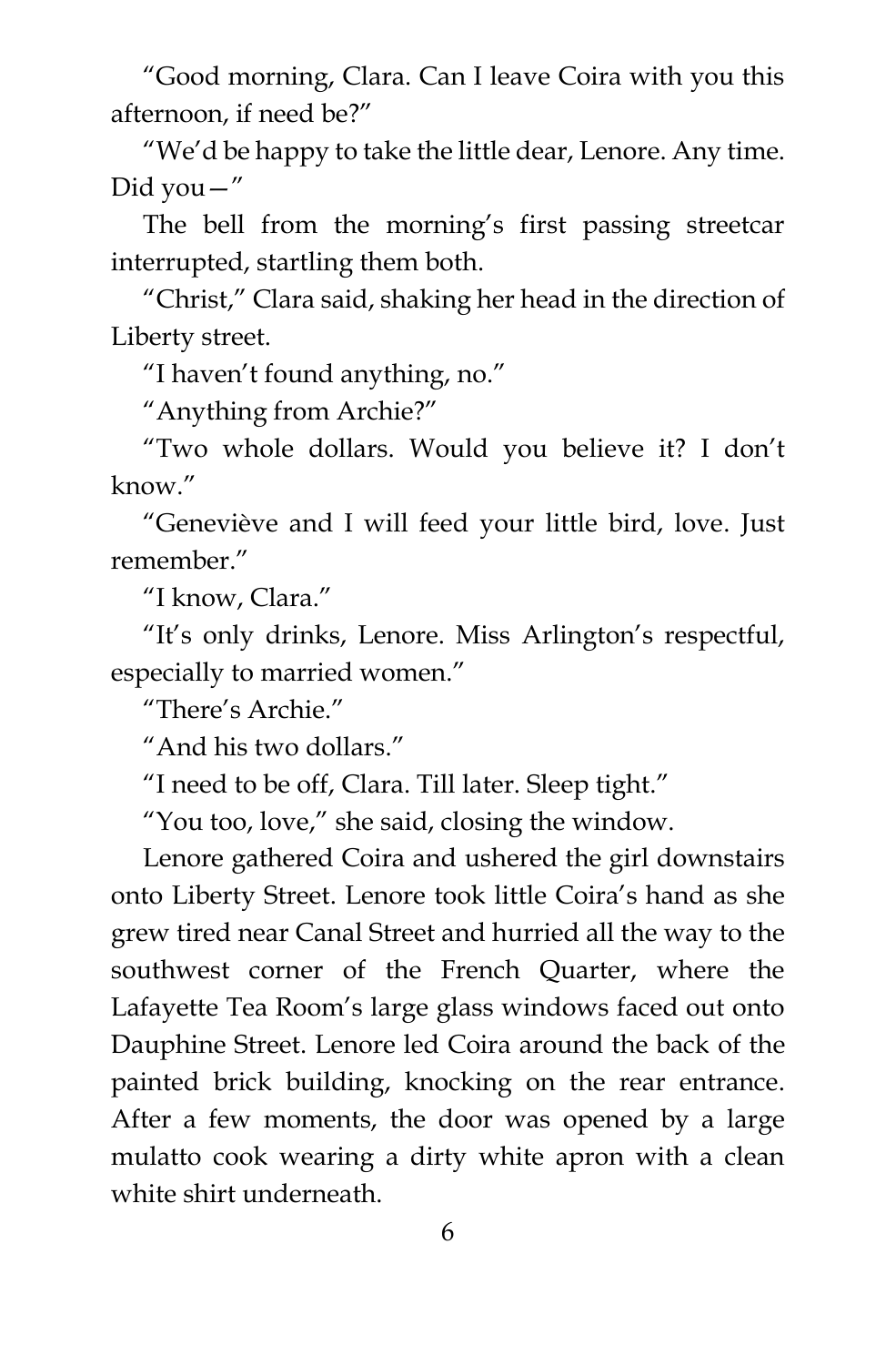"Lucille's petit helper," the man said, smiling down at Coira. "*Bienvenue, petit mademoiselle."*

"Good morning, Victor," Lenore said, as Coira played shy.

He turned and left the door open for Lenore and Coira, who entered the back hallway, stepping through the back corner of the kitchen to the annex where Madame Tulette was washing cups in a wooden tub.

She only half-turned toward Lenore, stating, "*Le midi*, Lenore."

"Not a second later, Lucille. I promise."

"Pro-meese. Pro-meese. *Si seulement le petit pouvait manger une promesse*."

"That reminds me—"

"*Oui, oui,* Lenore. I will feed the girl."

"I'll be back at noon, Lucille. *Merci. Merci.*"

Lenore could see the older woman wiping her hands dry and turning toward Coira as Lenore started out the back toward Canal Street again.

Under any other circumstances, she wouldn't have considered spending a cent of Archie's two dollars on the streetcar in lieu of a twenty-minute walk, but she had to catch Pontellier before he left for work. She knew him to be an early riser by habit but knew nothing of the household goings-on since the tragedy. As Lenore walked, she rehearsed what she would say. She hadn't seen him when she stopped by to offer her condolences, leaving the only flowers she could afford with Celestine, who was back at the main house. She wondered if there was anything she could say to lessen the humiliation she'd felt at Iberville. She began to doubt he'd even see her. The streetcar bell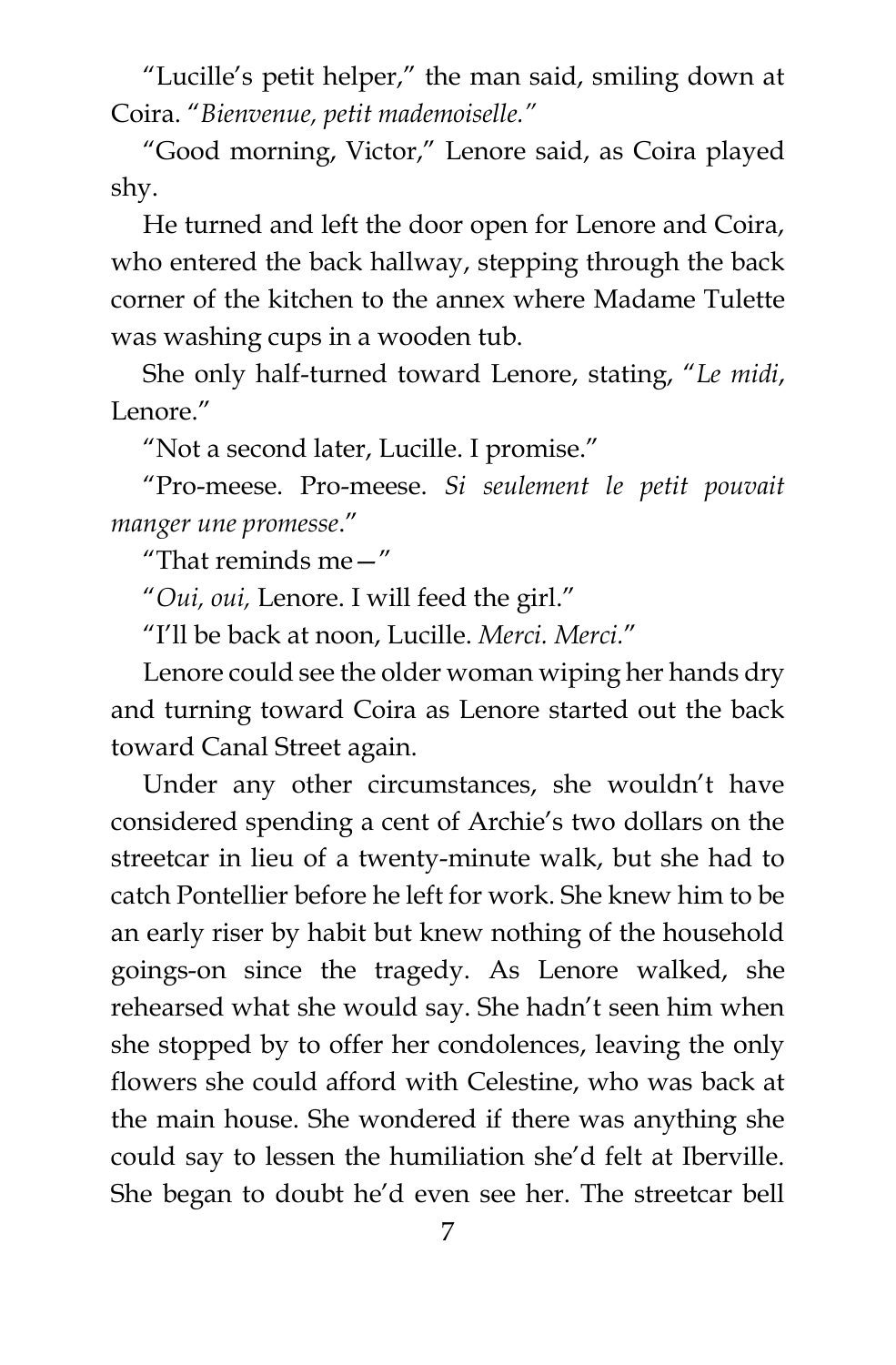seemed to count down the time she had to gather her thoughts, her words. When she stepped off she reminded herself that he was a good man. She thought he was a good man, or else seemed it.

Lenore approached through the metal gate at the front, noting that she'd not entered through the front before. It was Ellen who'd brought her around the back three years earlier. Was it too forward to come this way now? She stepped diffidently toward the dark-green front door, onto the veranda guarded by four magnificent, white-fluted columns. She straightened her frock and rapped the knocker against the metal fitting on the door. It resounded. Lenore thought she must have been too forceful. Such a knock would sound rude.

The door opened. It was Celestine.

"*Oui*," She said. "Lenore, are you—"

She didn't give the older woman a chance to say "mad."

"I'd like to see Monsieur Pontellier, Celestine. It's important."

"So important?"

"Is he still in?"

"He is," she said. She bore a dumbfounded look on her face. "I don't know if he'll see you. He's just gotten out of bed."

"I'll wait"

"Indeed, you will," Celestine said, stepping back far enough to allow Lenore to enter. When she shut the door she seemed uncertain, hesitating at the base of the stairs, "It seems a bit obscene to seat you in the drawing room like a guest. What guest would call at this hour?"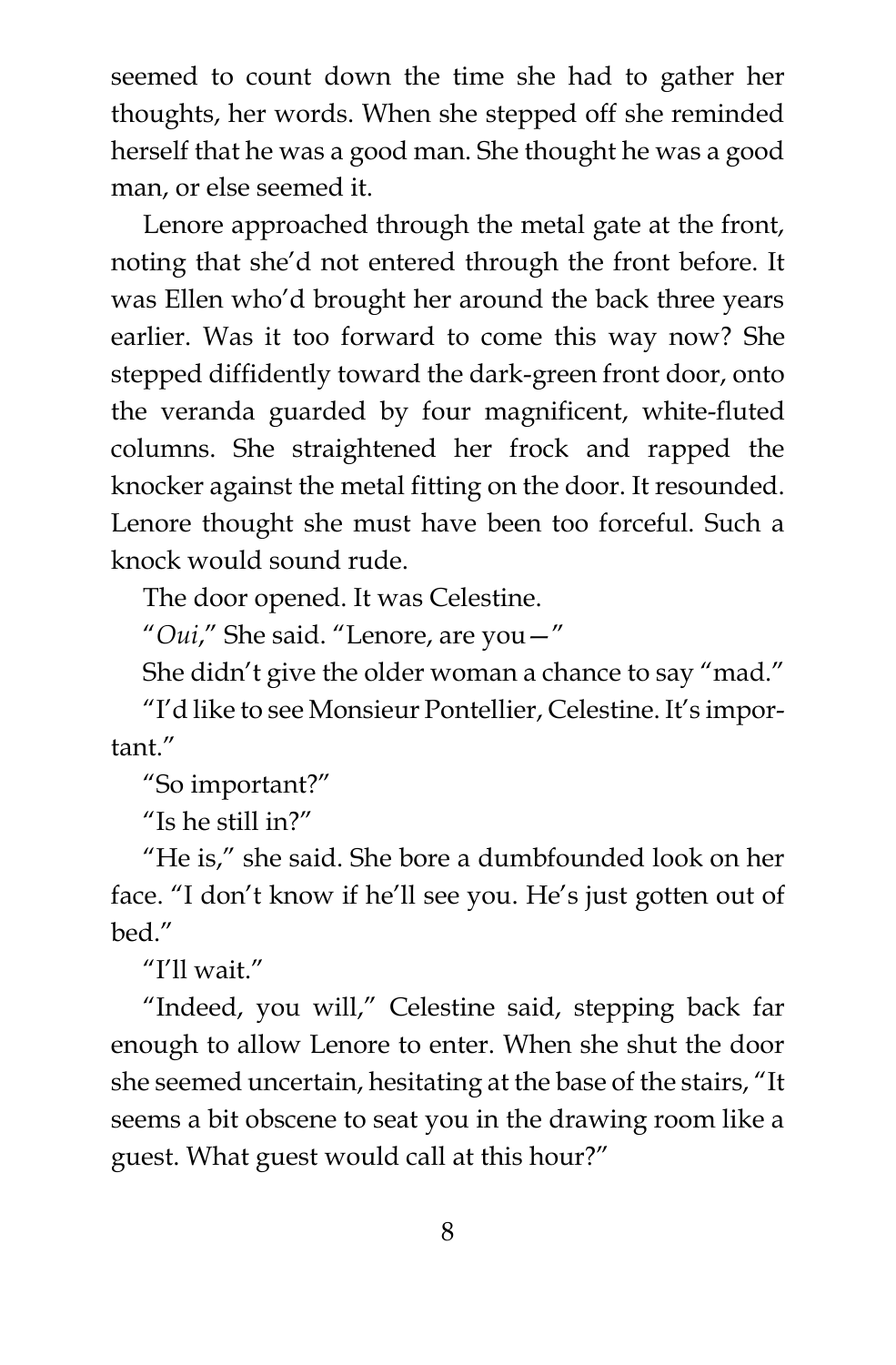Just then Mr. Pontellier emerged at the top of the stairs. He was buttoning the top button of his shirt and paused to look down at the two women. He appeared to examine Lenore for a moment, furrowing his brow before asserting to Celestine, "She may sit; I'll be down momentarily," and walking back into the obscurity of the upstairs hallway.

Celestine led the way to the sofa in the sitting room, casting her eyes askance at Lenore's feet as she stepped onto the Persian rug. Lenore's plain gray frock was visibly dingy about her ankles, and she looked away to escape Celestine's gaze before being seated at the edge of the sofa beside an end table adorned with a lace cloth and a bronze figurine of a soldier in the process of being unmounted in a furious battle, or so it seemed at first glance to Lenore. She'd never noticed the figure before and was surprised by the emotion the horse's wide bronze eyes and flaring nostrils evoked in her. She stared for a few moments before noticing that she'd hardly had the chance to observe the room before. The curtains were floating inward beside her. It had been unseasonably warm, and the floor-length windows were wide open behind the ghostly-white muslin curtains. It was the only sign of life in the room, and the odd silence lasted an unnaturally long period. It occurred to Lenore that she'd rarely been in the home absent the presence of the two rambunctious little Pontellier boys, who were ever causing some kind of ruckus she'd been charged with tamping down. She stared at the painting above the empty fireplace. She stared at the fireplace. She turned her eyes back to the bronze horse, its face frozen in an eternal moment of abject terror. How had she never seen it before?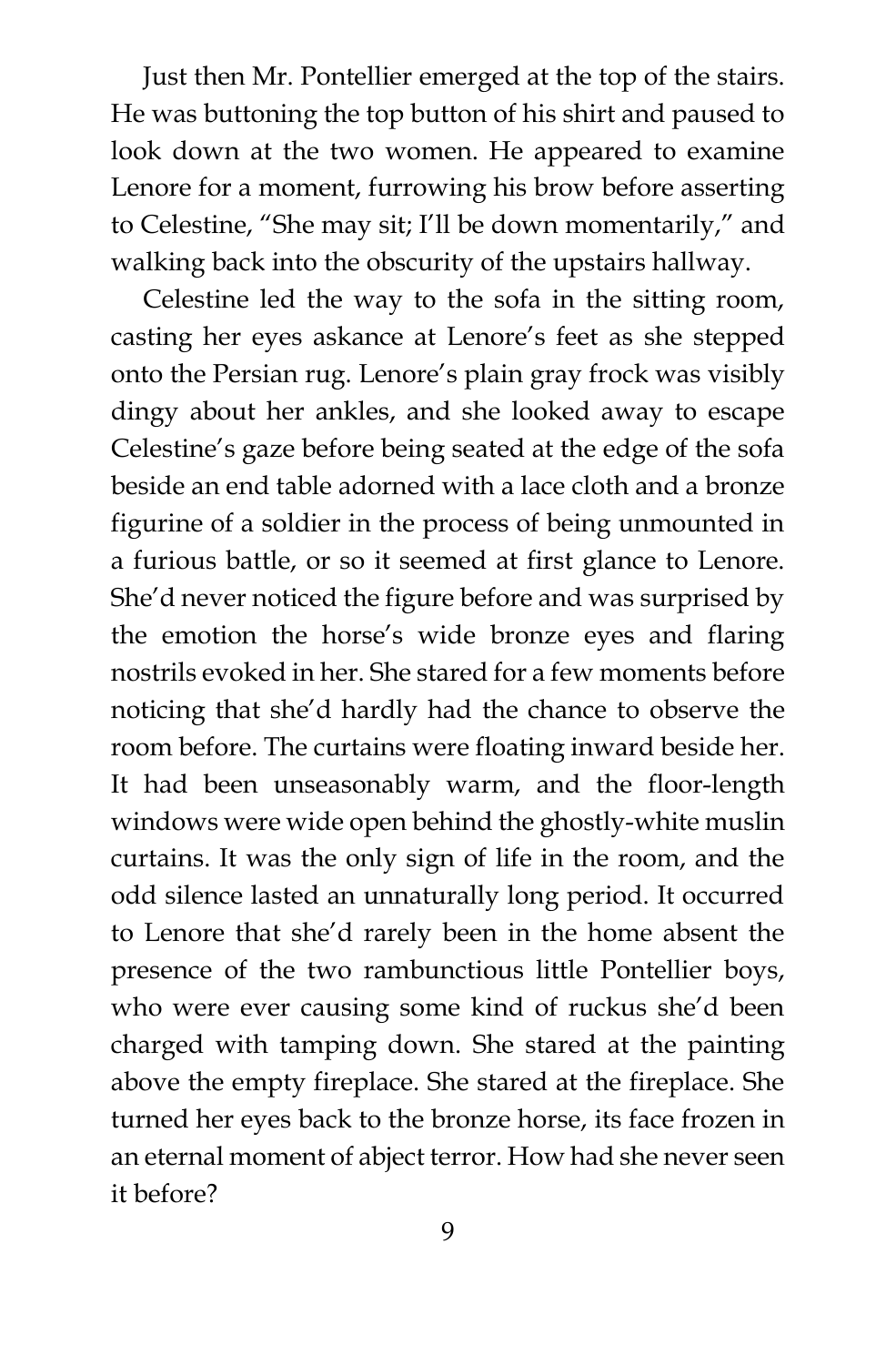Pontellier appeared at the sitting room's entrance by the foot of the stairs. He was wearing a coat and tie now. She met his eyes, which seemed curious but visibly sad to her.

"Miss Lenore," he said, bowing slightly to her. "I shouldn't have expected to see you for some time."

"I came to offer my condolences, Monseiur," she said, pausing, at a loss for a way to explain her true intentions.

"At such an hour?" He paused as well, looking puzzled. "Why are you not with the children in Iberville?"

"You hadn't heard?"

He looked even more puzzled, and now disturbed. Pontellier stepped further into the room and sat. He was rubbing his forehead.

"Madame Pontellier—that is, your mother, Monsieur she dismissed me."

He shook his head. "When was this?"

"Three weeks ago, Monsieur. I was only with them for two days after…"

"Have you any idea why she did such a thing, Miss Lenore?"

"I can't be sure, Monsieur, but on the evening of the second day in Iberville I asked her about the terms of my employment and whether I might bring my daughter. The following morning, she had one of the negro hands drop me at the railway depot with hardly enough money for the fare back to New Orleans."

Pontellier sighed.

"I haven't come—that is—"

He looked at her face now, studying Lenore's eyes. She was frozen by the probing glare it seemed.

"You should have come earlier."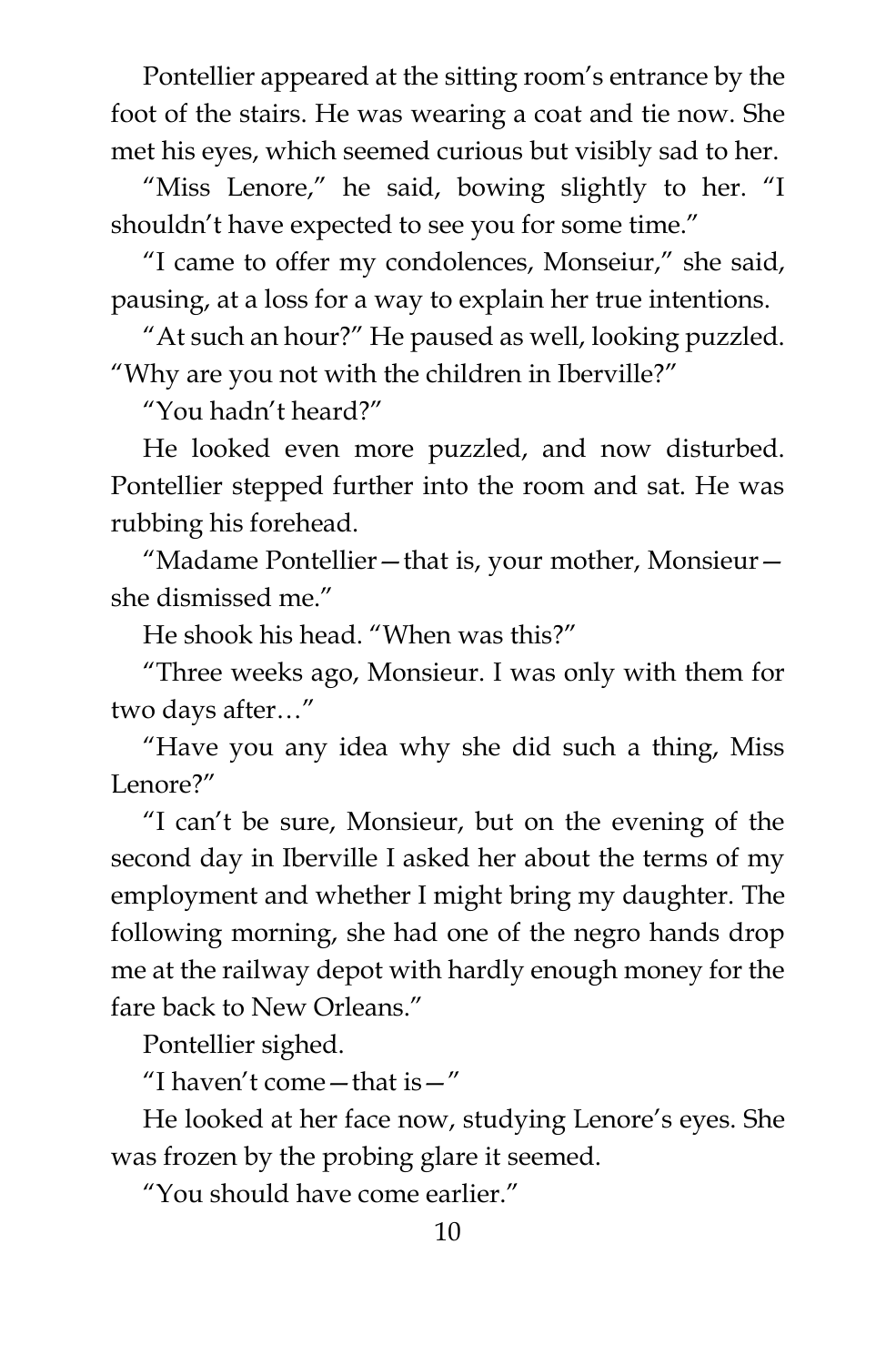"I didn't want to trouble you, Monsieur. Given the circumstances."

"What can I do for you today, Lenore?"

"I was wondering, sir, if you can tell me how Raoul and Etienne are, and whether they might be returning soon."

"I see," he said. "I suppose you'd be in need of work. Is that what this visit is about?"

She nodded. "Only as it needs to be, sir."

Lenore's eyes gazed down at the gray of her frock, which seemed conspicuously plain against the fine amber felt of the sofa and the elaborate patterns in the red Persian rug. Lenore fixated on the floor beyond her knees.

"I'm afraid it will be some time yet," Pontellier said. "My mother is a stubborn woman, and even when she hears about this from me, which she will, it won't make a bit of difference, you can be sure. So I suspect you'll be needing to seek employment elsewhere, Miss Lenore. I do apologize. I wish I had known."

He leaned forward to get up.

"Monsieur," she said, turning back to toward him. "I truly hate to have to bother you."

"I must be at work, Lenore. I'm afraid there's little I can offer you."

"A letter, Monseiur," Lenore said, "if it pleases you. That I might use you as a reference. That's all I ask."

Pontellier paused as he stood. He nodded.

"Certainly, Miss Lenore. It hadn't occurred to me, but you were very good to the boys. Indeed. If you'll wait, I'd be happy to draw it up directly."

"Thank you, sir."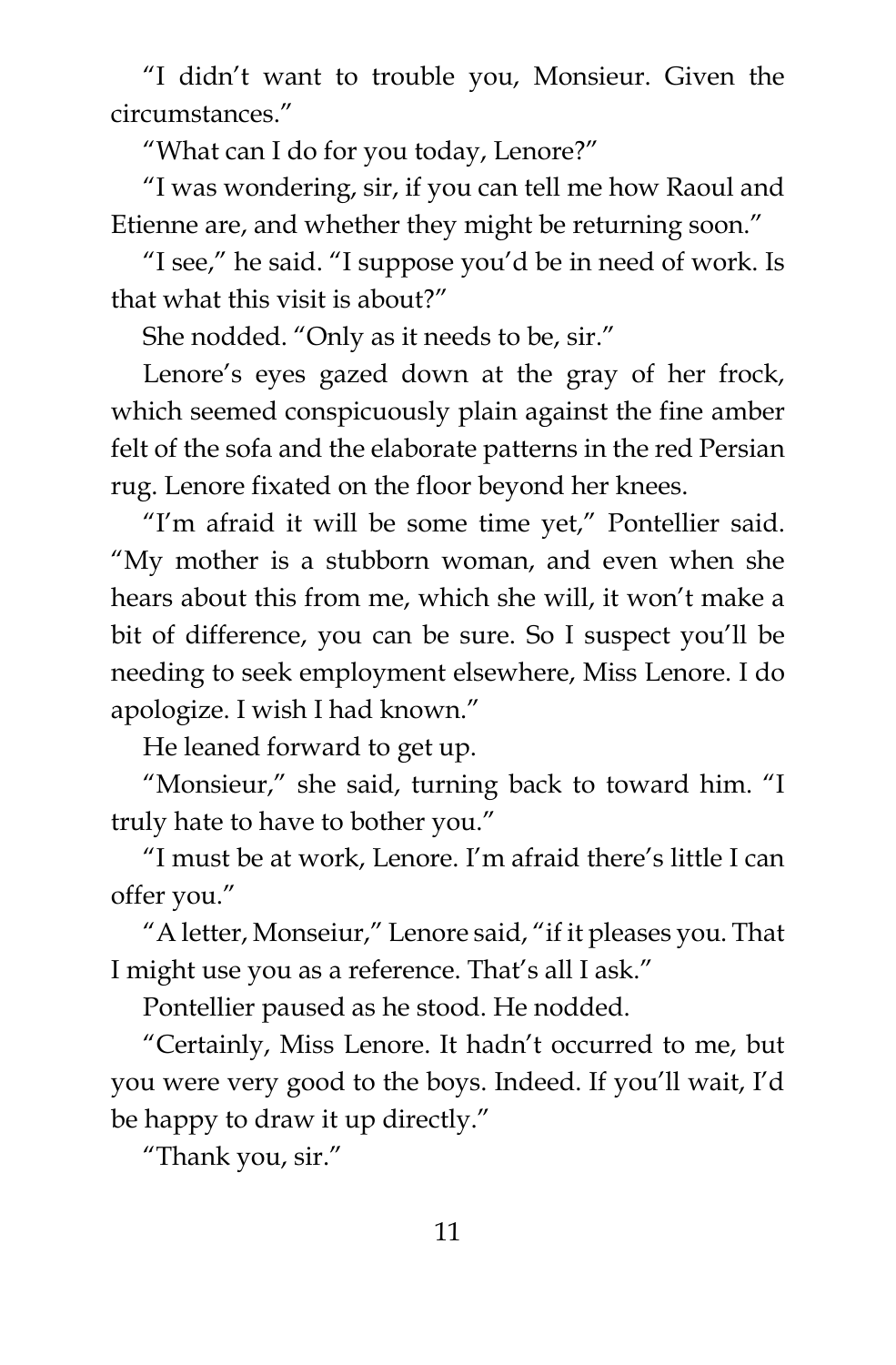Pontellier nodded again and then walked back upstairs toward his writing desk.

Lenore waited as the silence of the room grew around her. She noticed now that all the activity in the home had stopped. Not only were the boys gone, and Madame Pontellier, but, excluding Celestine, the servants were nowhere to be seen. The construction in the back room had halted—Lenore could only guess unfinished. There was no more hammering and no chatter of workmen. The only interruption in the minutes she waited were the few passing birds in the garden and the distant bell of the streetcar. As Lenore looked around, she noticed the only glaring absence from such a finely-furnished sitting room was a clock. Celestine entered once, passing by and paying Lenore so little attention as to make her brief appearance seem contemptuous. It had to have been ten minutes before Pontellier appeared again holding an envelope. Lenore rose.

"It occurred to me," he said, "that an acquaintance of mine has just had his second child and may be in need of a nurse while his wife is convalescing. I've written a brief letter of introduction to the Dorniers and a longer generic letter documenting your good service. I've also written a cheque that I hope will serve as compensation for my parents' ill treatment."

"I'm speechless, Monsieur."

"I can see," he said. "I've made the cheque to Madame Lenore Etieve. Your husband is Creole?"

"I beg your pardon, Monsieur Pontellier, but it's Etive. It's a Scottish surname."

"Ah. He's a Scotsman, your husband?"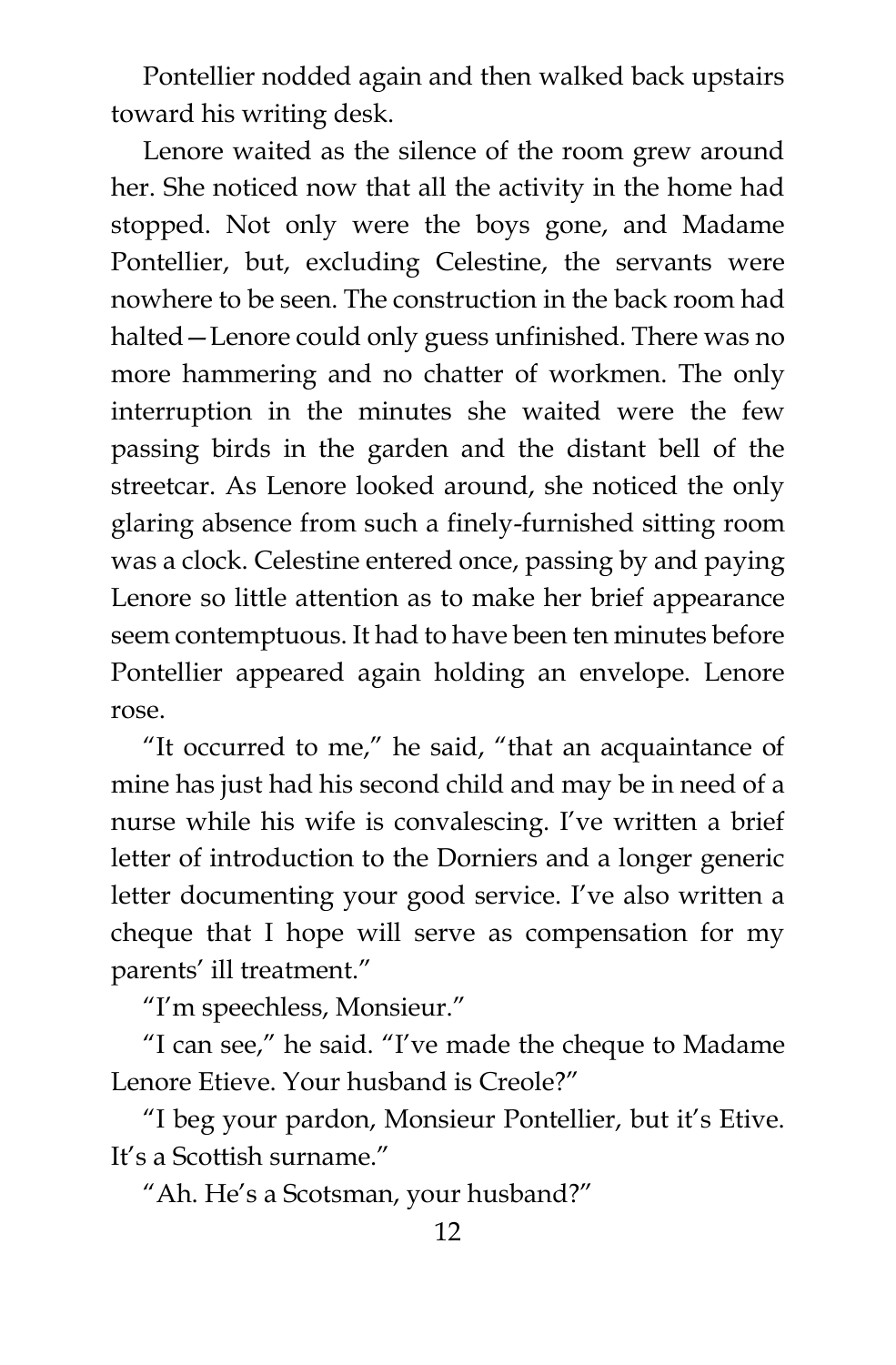Lenore nodded and looked down at the envelope.

"My bank is on Canal Street, and they should cash the cheque," Pontellier said, nodding. "The Dorniers' address is on the back of the first letter. I've addressed it to Madame Dornier, and I suggest you call on her this morning if you can."

Lenore nodded, "Certainly, I will."

Pontellier approached and set the envelope in Lenore's trembling hand. She curtseyed and bowed slightly, and it struck her as a clumsy gesture a gentleman like Pontellier would find comical and poorly executed by an imposter at the exact wrong time. He didn't laugh as she'd expected when she raised her eyes again. He nodded.

"I'm late," he said, turning toward the front door.

Lenore remained standing as he stepped out of the room, unsure whether she should follow, deciding that it would be less awkward to remain where she was.

"Oh," he said, turning back toward Lenore. "I almost forgot. I have an item that more rightly belongs to you than me."

 $^{\prime\prime}$ To me?"

"Yes, it would seem so. Can you call again tomorrow evening to pick it up, Miss Lenore?"

"Certainly."

"I look forward to hearing how things are with the Dorniers," he said.

Pontellier turned and exited the front door unceremoniously, leaving Lenore standing as puzzled as Monsieur had been when he saw her seated in his sitting room minutes earlier.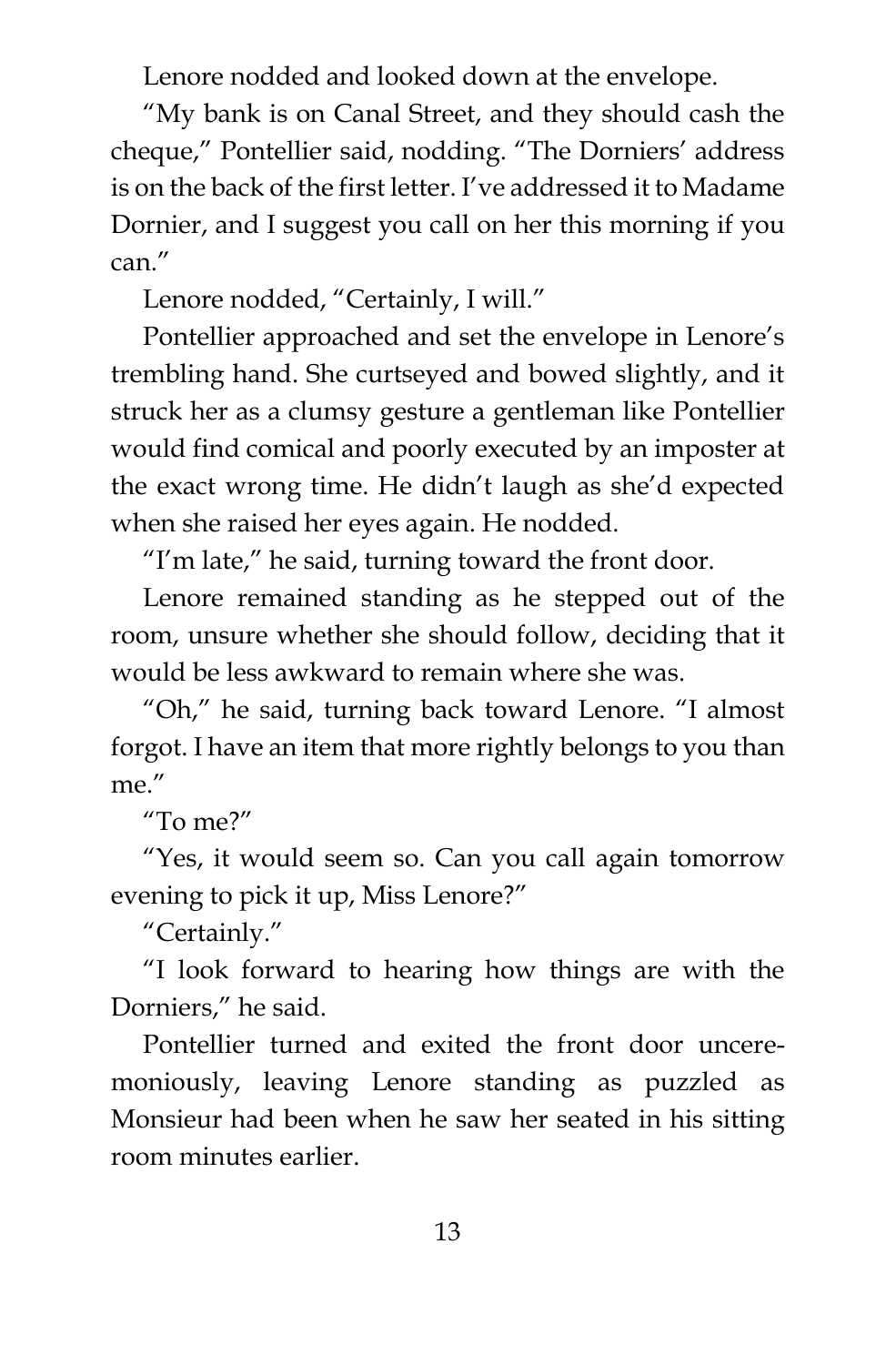Celestine appeared behind her. Evidently, she'd been listening.

"When you arrive tomorrow evening, Lenore," she said, "be sure to come in the back."

Outside on Esplanade Street, the sun had risen just above the crests of the townhouses. It was already getting warm. Lenore walked a full block back toward the French Quarter before pausing to look inside the envelope. Pontellier's cheque was for ten dollars, which only represented half of the money she needed by the end of the week, but it was certainly a welcome and necessary contribution for which she was grateful. She quickly flipped through the envelope to find the Dorniers' address, which was clear across the city on St. Charles. It was still early, so Lenore decided she could make the walk.

It was twenty minutes before Lenore was rushing along North Claiborne. She began to sweat as the sun grew higher, and she knew the mud from the road would be catching on the hem of her frock. Briefly, she debated heading down toward the city to catch the streetcar but decided that the damage had already been done. She wouldn't look any less presentable if she continued the walk, so she did.

Lenore hadn't thought of the tragedy often, but as she passed the cemetery, she caught a glimpse of the whitewashed tombs on her left through the iron-gated gap in the cemetery's tall brick walls. Even in the heat, Lenore felt a chill and a deep pull in her gut toward the iron bars. There was something dreadfully constraining that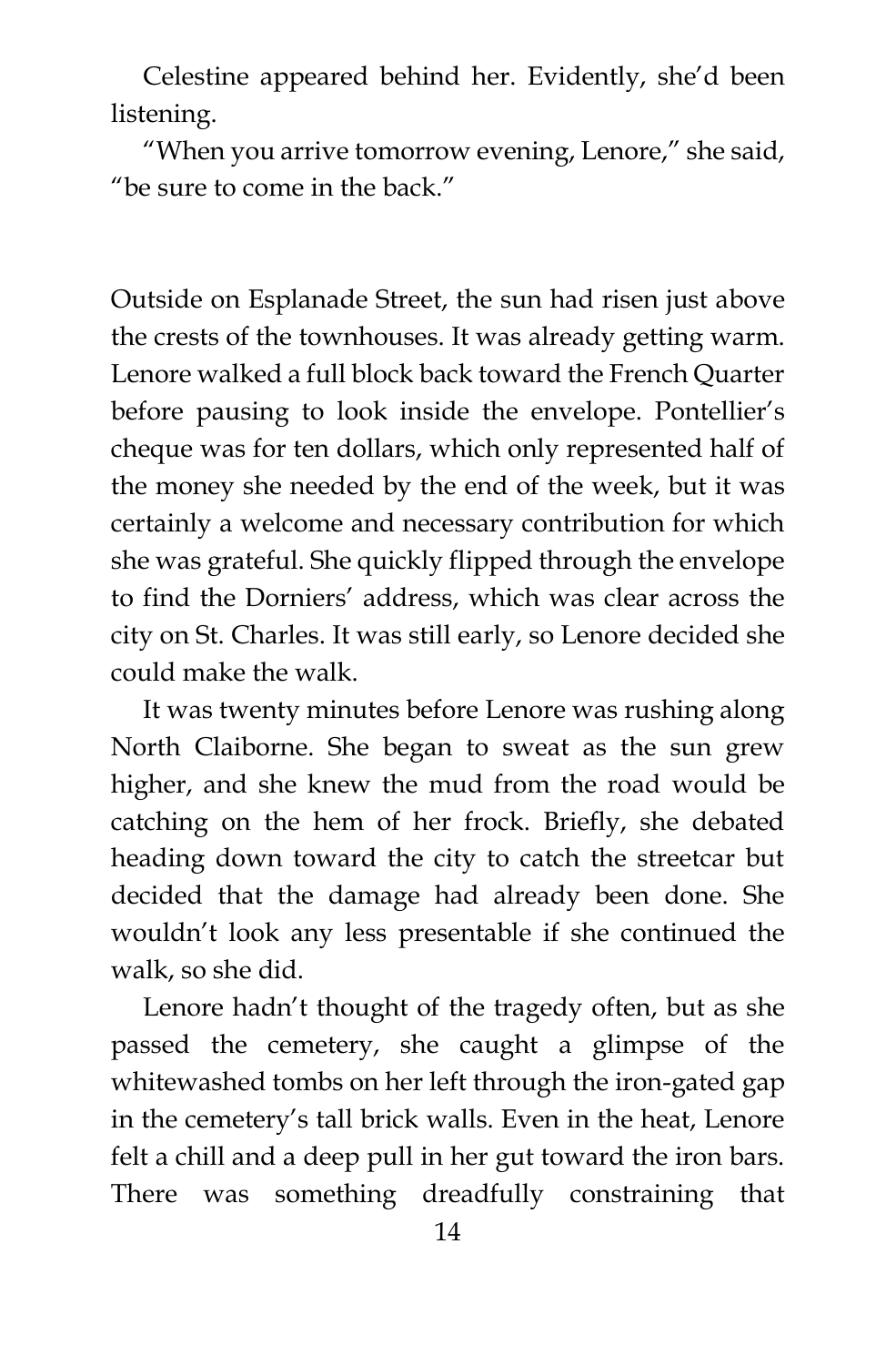simultaneously pulled Lenore toward it as it terrified her. Despite the time, she paused at the mouth of this dead city of tombs—the same fading whitewashed concrete as the lower floors of her building—and in there, it occurred to her now, was Madame Pontellier, resting, awaiting the rising waters that everyone knew would one day wash all of this city away. That was it. The tombs were too close together. There wasn't space enough for a living body to breathe in there amongst the dead. Far down the long path that ran length-wise from the wrought-iron gate, a small party of mourners, packed tightly together, bore a wreath to be hung somewhere amid the maze of concrete tombs and crosses. Lenore pushed onward toward St. Charles, almost fleeing something it seemed.

By the time she was approaching the Dorniers', Lenore had become aware of the mess she'd made of herself. Her boots were filthy from the mud of the street crossings. Lenore crouched down to brush as much visible dirt as she could from the bottom of her frock, and she was aware that she'd sweated enough that a dim outline was visible beneath both arms if one trained their eyes on her long enough to seriously examine her. It was too hot not to sweat by then, and the one handkerchief she carried with her was nearly saturated. She didn't relish the idea of giving such a first impression but hadn't much choice. She straightened herself as best she could and proceeded to the Dorniers' front door.

The home was a stately brick manor nearly the size of the Pontellier house, and the area gave the impression of such wealth that Lenore guessed "modest wealth" was likely how the neighbors viewed the Dorniers' standing.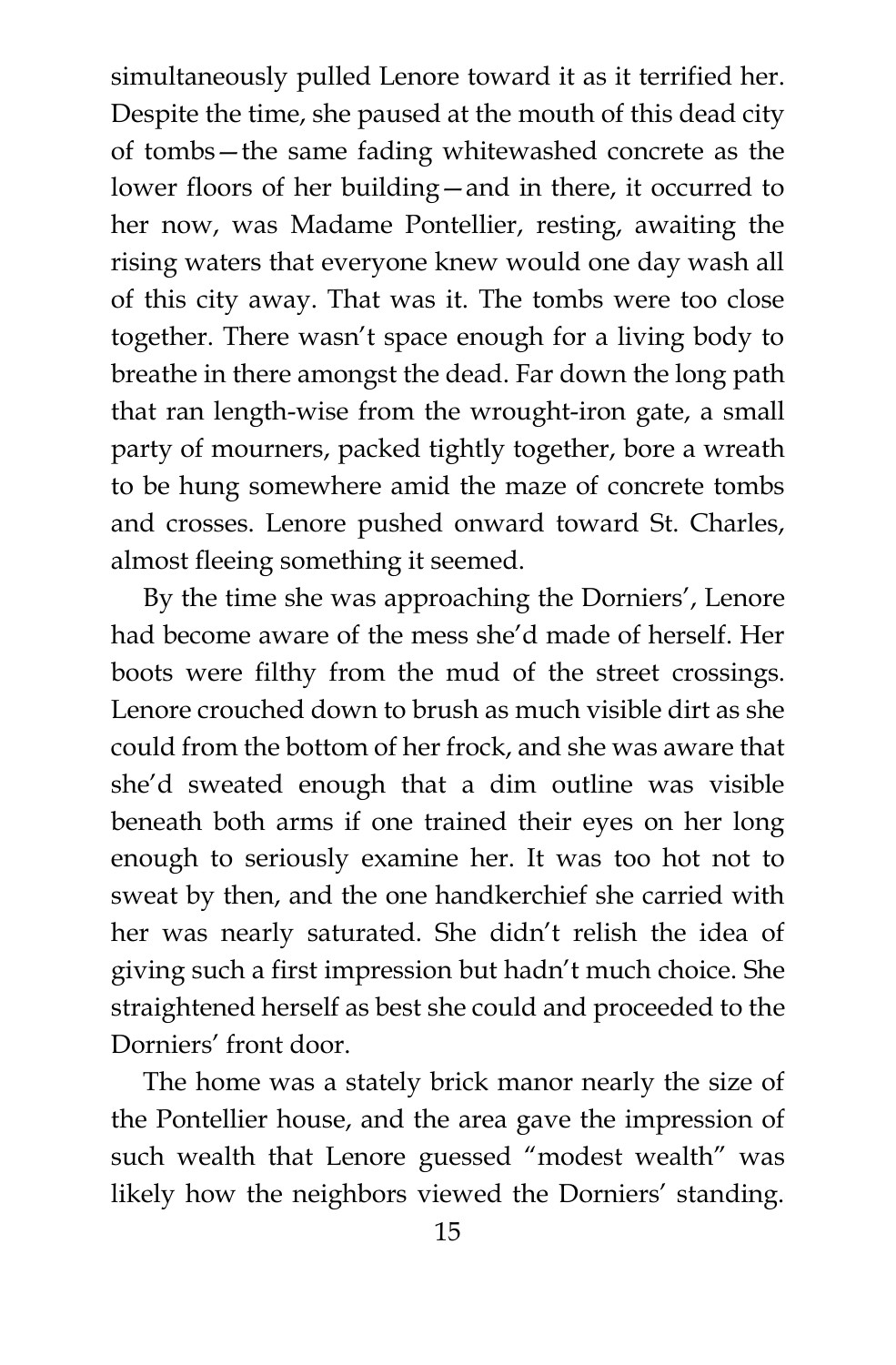The footman greeted Lenore with far greater warmth than Celestine had and seated her in the parlor while he enquired whether Madame Dornier could see Mrs. Etive. As she sat, Lenore realized she was starving. One of the maids, an older, light-skinned mulatto, eyed her skeptically and then smiled, nodding politely when Lenore caught her eyes.

"Dreadful shame about your mistress," she said with a heavy Creole accent. "Hard times. Whole family."

Lenore nodded, but didn't quite know how to answer. The maid smiled politely again and retreated to the kitchen.

The parlor was cool enough that in the time she'd been sitting there—fifteen minutes, Lenore guessed—she'd thankfully stopped sweating. The footman approached and informed her that he would bring her up to Mrs. Dornier directly.

The footman seated Lenore in a chair opposite young Madame Dornier, who herself was seated on an opulent sofa that appeared to envelop the young mother in its collection of embroidered pillows. She was blonde and struck Lenore as rather radiant in the natural sunlight flowing in through the open second-story window. She was wearing a fine white gown that matched the white of the blanket in which Mrs. Dornier had swaddled the infant she held to her chest with an obvious maternal relish.

"*Francais*?"

"*Juste un petit peu, Madame*."

"English, then," Madame Dornier said with a warm smile.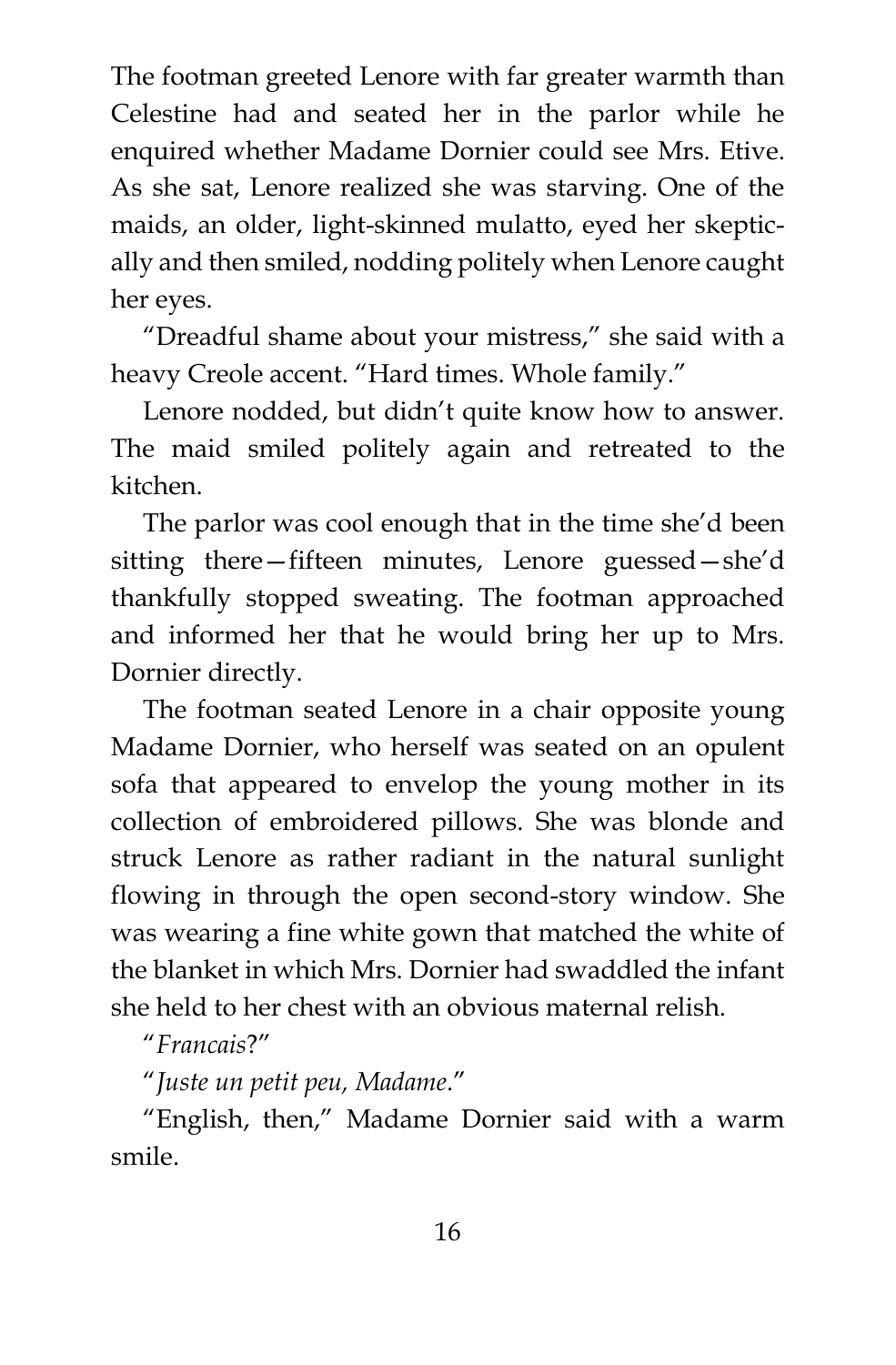She hadn't a hint of an accent, which made Lenore wonder about her origins. In fact, Lenore thought, she might not be from New Orleans at all. Lenore couldn't quite decide why, but she got the sense Madame Dornier wasn't asking the type of questions a Creole in search of a nurse would ask. Over a period of nearly half an hour, she mostly probed about Madame Pontellier's treatment of her, which Lenore assured Madame Dornier was more than satisfactory, and finally Lenore came to characterize it as friendly even.

"How so, Miss Lenore?" Madame Dornier, enquired.

"She was not as you would expect, Madame. She would invite me to sit for hours as her model while Ellen or Celestine looked after the children, and she was," Lenore paused, "companionable, I would say."

"What sort of things did you talk about when she painted you?"

"Nothing so particular, Madame."

Madame Dornier paused, and the warmth of the smile had slowly faded, though the smile had not.

"Did you think she was well? Madame Pontellier?"

"Well, Madame?"

"Yes, well, Miss Lenore. Was there anything that caused you to think Mrs. Pontellier was unstable?"

"I don't understand."

"How she died, you see."

"She drowned, Madame. Everyone knows this."

Lenore looked over at Madame Dornier, who seemed as frustrated as Lenore was confused. Madame Dornier adjusted the sleeping infant in her lap, looking down for a moment, almost inaudibly saying, "Shh, shh, shh," as if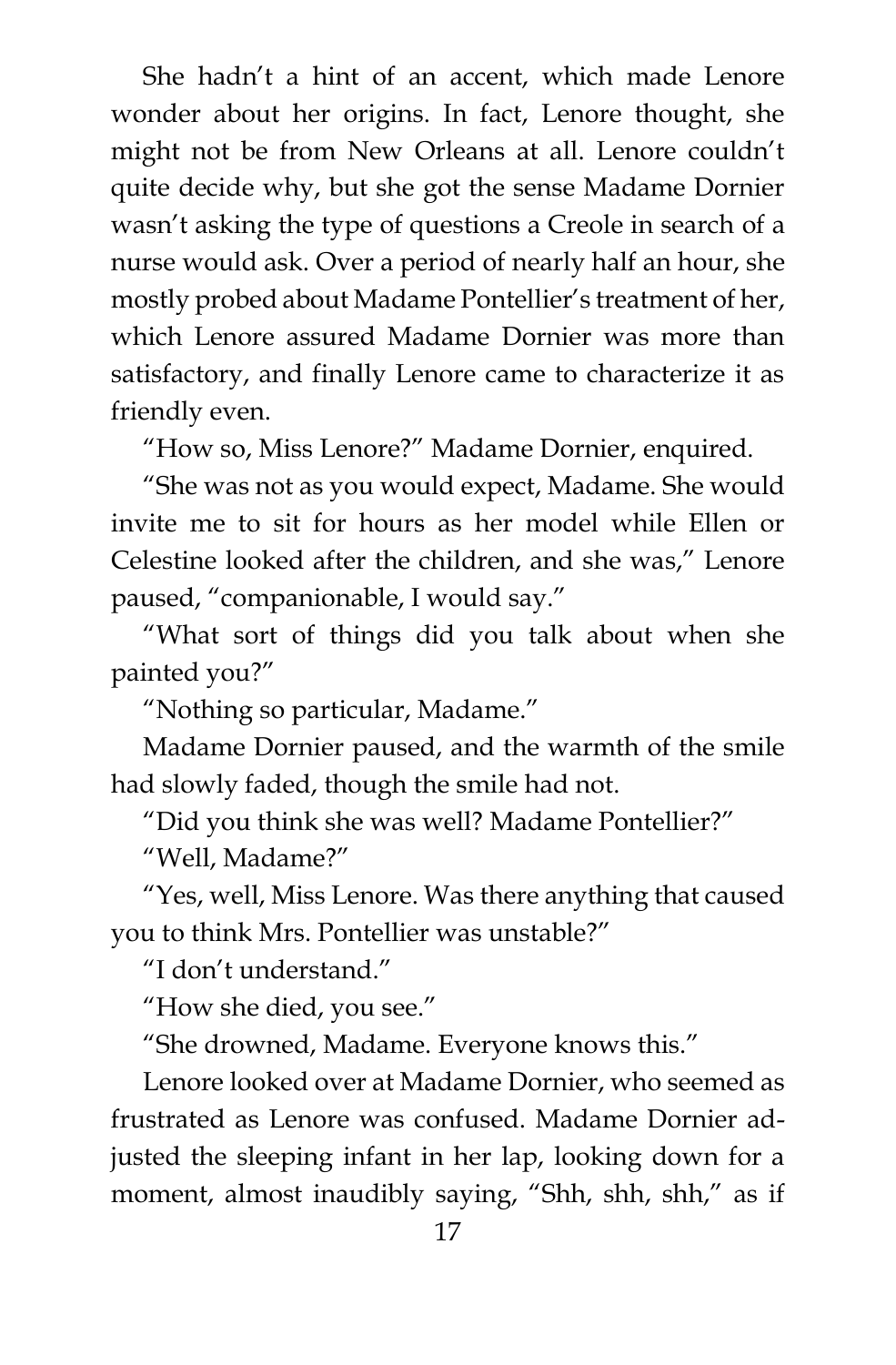addressing herself and not the infant, and then fixing her eyes back up at Lenore.

"She drowned."

Madame Dornier sighed. "Yes, dull girl, she drowned, but did it never occur to you, as it did to all of New Orleans, that it was Mrs. Pontellier's intention to drown?"

Lenore sat, her mouth open, staring at the open window for several seconds without answering.

"No, I don't suppose it did," Madame Dornier said. "I see why a woman like Edna might have kept one like you around."

"Madame, I don't understand why this would have any bearing on my ability to care for your children."

Madame Dornier adjusted herself ever so slightly and leaned her head back against the pillow behind her head.

"I'm growing tired, Miss Lenore. Will you fetch Lawrence for me and have him show you out."

"Of course, Madame. Straightaway."

"I'll have him send word to you as soon as I discuss the matter with my husband."

"Yes, Madame."

"You're quite satisfactory to me, dear girl. Monsieur Dornier, on the other hand, doesn't particularly like the idea of colored girls caring for his children, but I will speak well of you to him."

"Thank you, Madame," Lenore said, her face growing red as she dismissed herself.

Lawrence returned her letters on the way out, and he also handed her a small nondescript linen sack he told her was from the housemaid Madame Rethage. When she reached the street again, Lenore opened the sack, which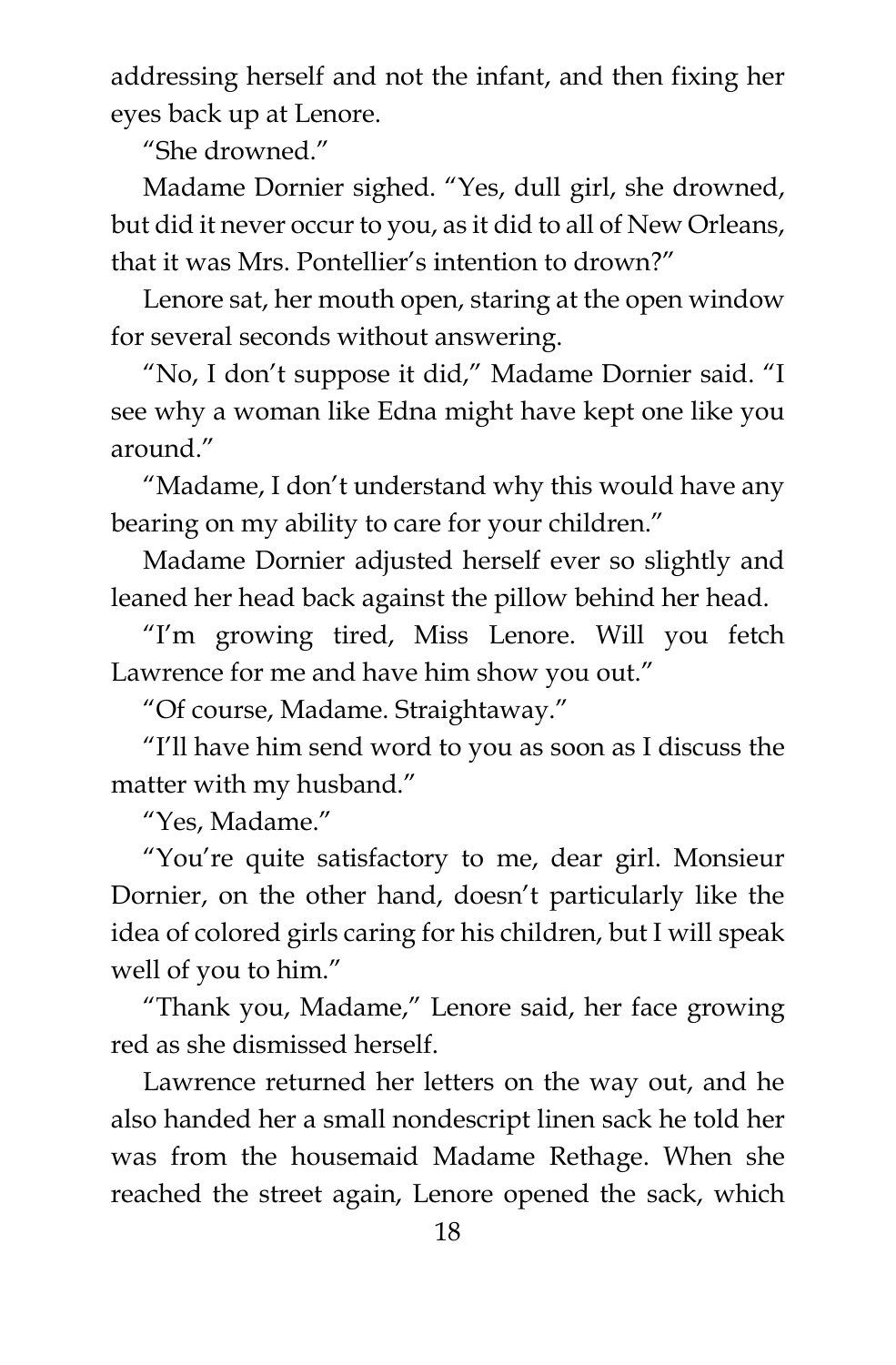contained two roast beef sandwiches, an apple, and a note that read only, "*Meilleurs voeux, colombe*."

By the time Lenore was back at the Lafayette Tea Room, it was quarter past noon, and the owner had already discovered Coira in his kitchen annex, seated beside an aggravated and apologetic Madame Tulette. In order to appease Madame Tulette, Lenore promised she would stand in for her the following day washing dishes, and she was met again with, "Pro-meese, pro-meese," but she had no intention of disappointing Madame Tulette again. They walked out through the back kitchen door with four scones in Lenore's linen sack and headed back toward Liberty Street.

When they arrived at their building, Lenore couldn't help but notice the color of the white concrete façade, how it matched exactly the fading tombs in the St. Louis Cemetery, and she wondered why anyone in New Orleans would paint a building so. Even the brothels in Storyville were elaborate colors. Lenore thought about the cost of renting their tomb there and expected to spend the afternoon furiously seeking the means to stay another month.

Lenore left Coira with Geneviève, who was awake already when Lenore knocked on their window, fanning herself in the shady corner of the girls' flat.

"*Ma Cherie*," she said, welcoming Coira as the child stepped through the window from the balcony.

Lenore left the sack of scones for the girls and thanked them before rushing back out to exhaust the remaining job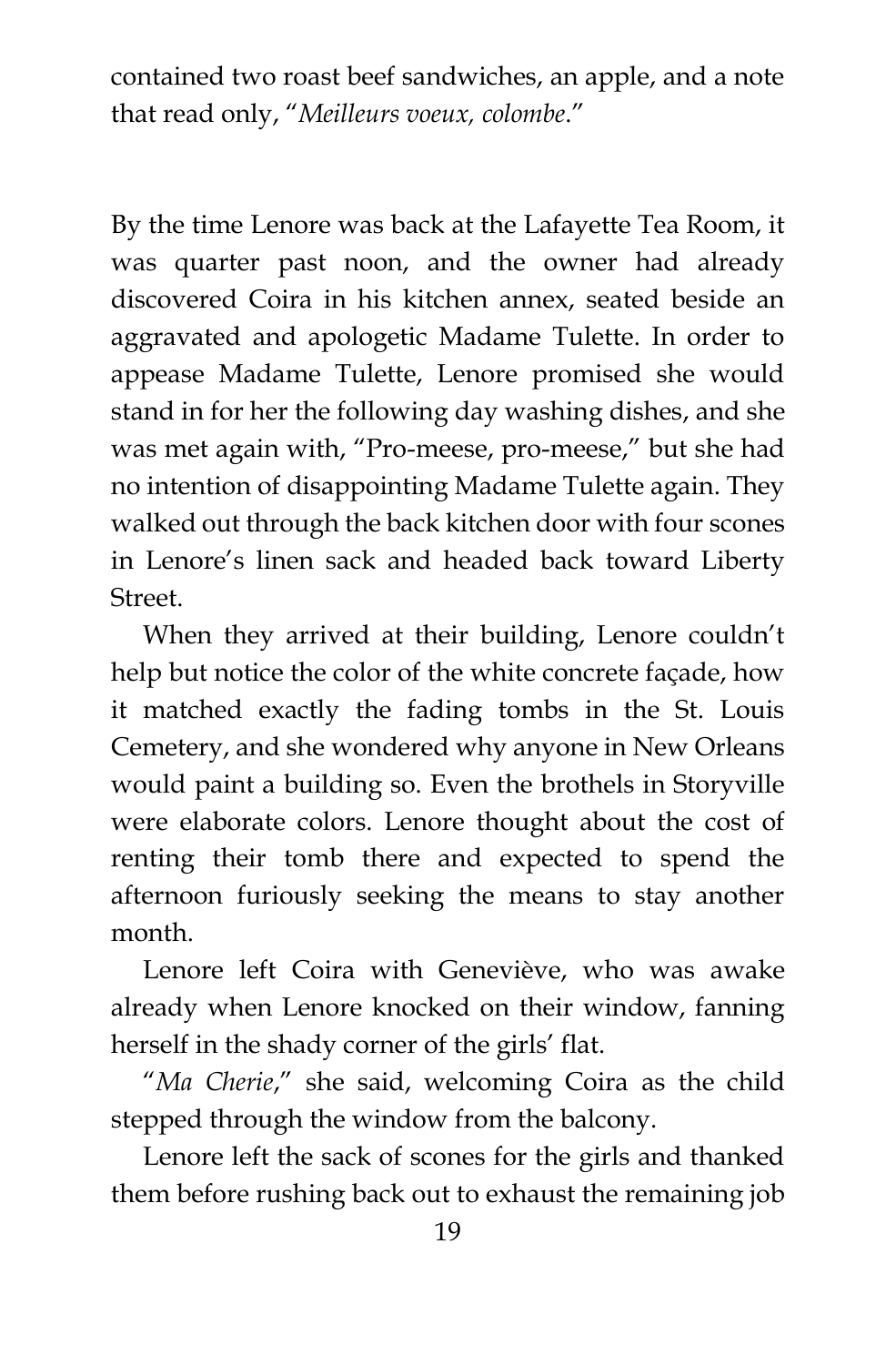possibilities she could apply herself toward. There was a hotel in the French Quarter looking for a maid, or so she'd heard, yet when she enquired of the hotelier, he looked her up and down and told Lenore the position had been filled. In the oppressive heat of the afternoon, she chased down a lead as a nurse only to be told by the family that she should enquire of a different family another half mile toward Metairie. In the late afternoon, she found time to compose a response to Archie, informing him of their dire circumstances, even as she knew he'd likely be out somewhere in the country and wouldn't even read the letter in time to send any help whatsoever. And it also occurred to her that he must have begun to spend their money at cards or on girls not too dissimilar to Clara and Geneviève. Perhaps both.

By early evening, Lenore was late again, and her blistered feet had begun to bleed. Still she didn't think of spending a penny to lessen their burden by way of a streetcar back to Liberty street. And there was, by chance, along Girod Street, a market advertising whole chickens for five cents, which was far too impossible a stroke of luck for Lenore to pass by. A few blocks further, she sat on the grass in a small open garden, a plain handbag in one hand and the dead chicken resting on her lap under her other hand. She closed her eyes, and in the distance, Lenore could hear the long whistling of the ships as they touched the mouth of the Mississippi. She thought of the very real prospect of eviction. There was the Catholic boarding house. And there were girls' dormitories in Storyville. She petted the chicken's feathery back. They weren't going to starve. And Archibald would be back in a few months. She wondered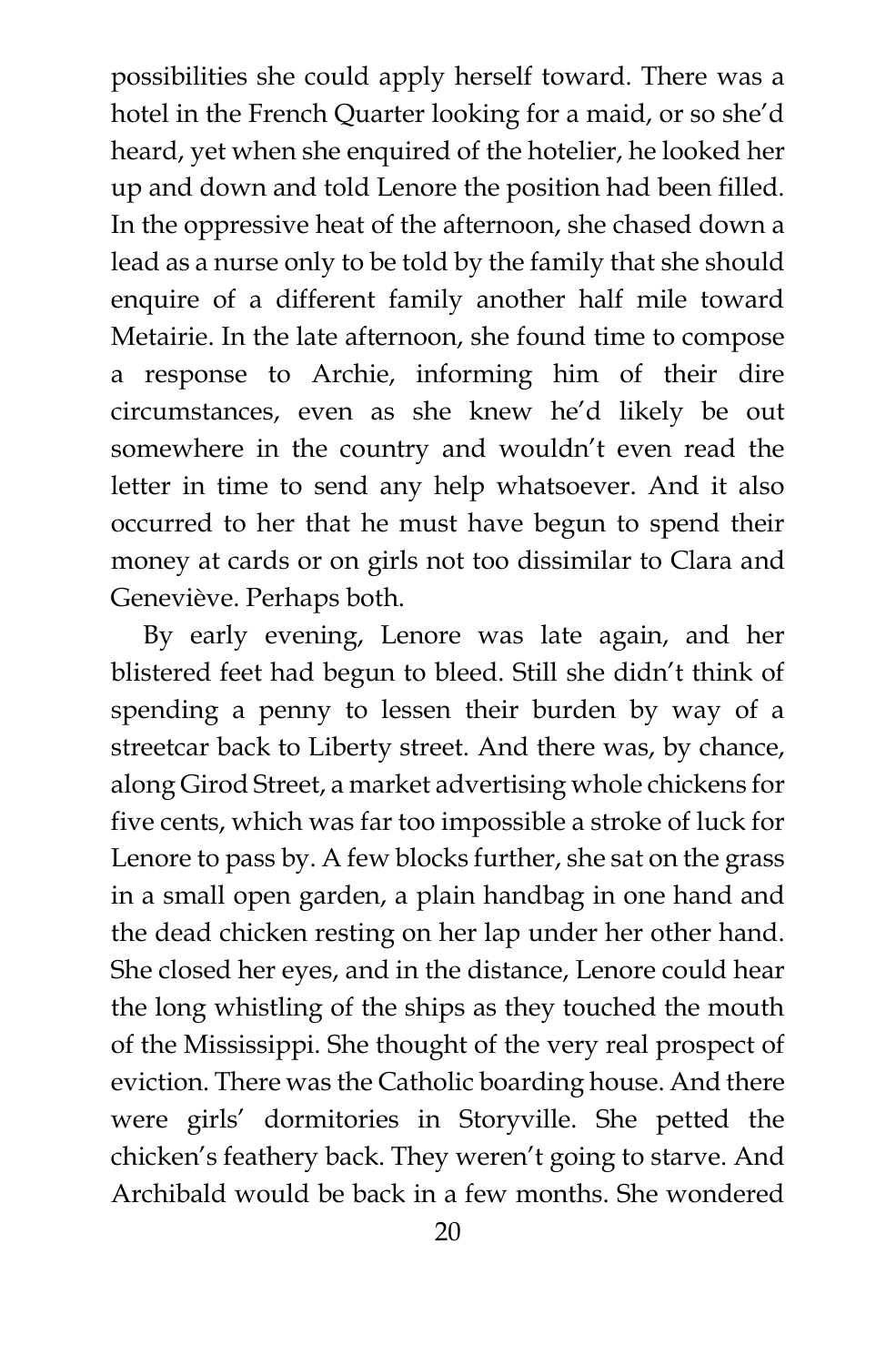if Clara and Geneviève would let them stay for a few days. Then Lenore remembered that the girls would need to be off to work, and she struggled to her feet.

At home, she found herself apologizing again, yet both Clara and Geneviève seemed not too aggrieved. Soon after the girls were gone, Lenore enlisted Coira's help in plucking the chicken, but the girl was exhausted and soon fell asleep on the carpet beside her mother. Lenore managed to usher her to their bed on the far side of the room with the intention of waking the girl when dinner was ready.

In the dim evening, Lenore lit the lamp, and there was something about the yellow glow of the burning oil that reminded her of the sunlight outside the cemetery. It hadn't occurred to her that Madame Pontellier had drowned herself on purpose. Sitting there, pulling feathers from skin, in silence, it was the first time all day Lenore had had a moment to think of anything. She couldn't fathom such a thing. Deserting Raoul and Etienne like that, not to speak of Leonce Pontellier himself. The sadness in the poor man's eyes. She had surely been acting peculiar, but what sort of choice was that? It was a morbid thought and troubling to think of. She wondered whether Monsieur Pontellier had thought such things. He certainly must have if Madame Dornier was to be believed.

After she'd cooked and eaten half the chicken with only the ringing of the streetcars to break the silence, Lenore sat on the dreary old sofa, basking in what little light remained in her fading lamp. From the balcony, if the Russian virtuoso or the prostitutes had been there to observe, the scene would have seemed worthy of a painter's dexterous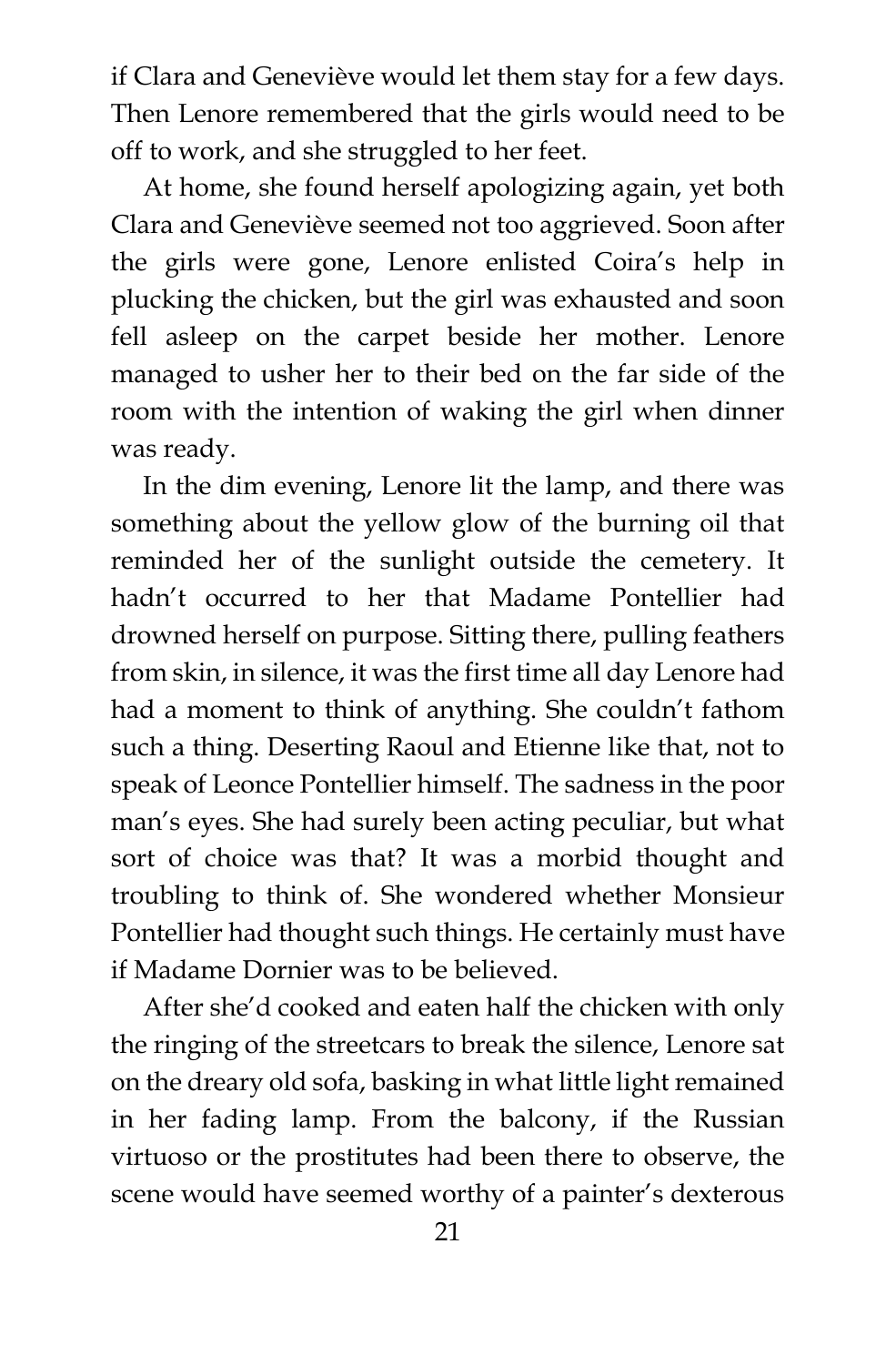hand—the calm, tired face of a plain young mother, warmly lit, an amber-yellow hue reflecting from her clear skin, her eyes transfixed on the figure of her sleeping child, and the sense that there was nothing else of worth outside the frame of her settled world.

Hours later, the Russian master once again began to play.

The following morning, Lenore and Coira were met at the back door of the Lafayette Tea Room by the same large mulatto cook, whose smile dwindled as their presence became more familiar than novel. Lenore found it more useful to put Coira to work drying the odd dish rather than trying to police her to sit still. A few hours into the ordeal, the owner, a cranky old Irishman named Penn, stood silently behind Lenore for an uncomfortable length of time before stating, "Tell that Tulette woman you don't want a child in your kitchen, and what do you get the next day but the child and the mother! And no Tulette!"

Lenore hardly looked over her shoulder, and certainly didn't turn far enough to meet eyes with the man. She kept washing.

"I hope she's compensating you for your time, woman, because I am certainly not."

She didn't see much of Old Penn after that.

Lenore and Coira took a short break for scones and tea, and they had a sandwich for lunch. By mid-afternoon, Coira had strayed from the kitchen enough that her courage had even endeared her to Penn. He tolerated her presence at the till beside him, and when he asked her why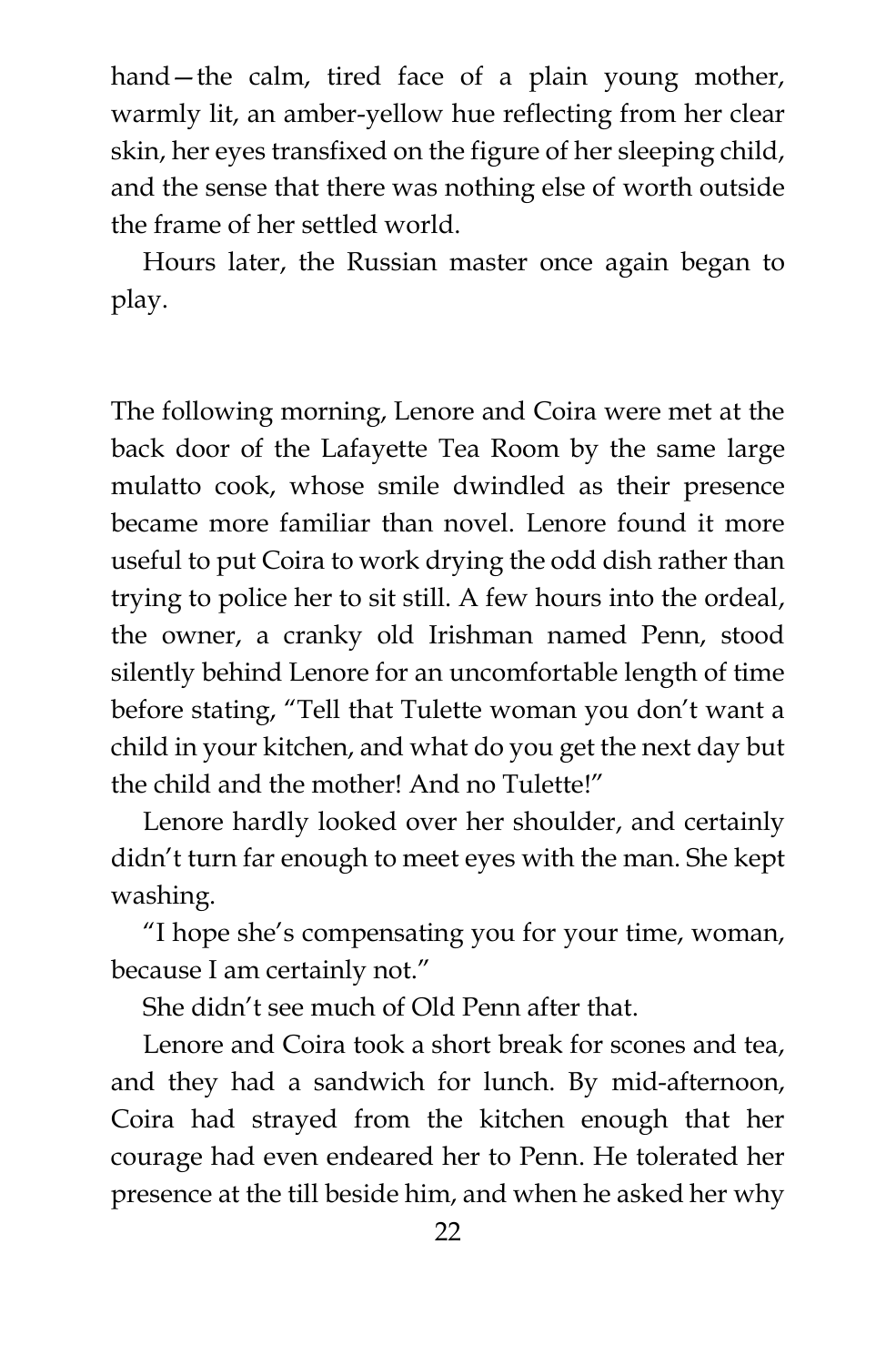she liked it so much at the front, she got a laugh out of the old man by replying, "I want to learn about the money."

"Don't we all," he'd replied.

Madame Tulette relieved Lenore late in the afternoon. Lenore's hands were still wrinkled from the wash basin by the time they'd made it back to the flat on Liberty Street. She was able to coax the girls into watching Coira that evening with another bag of scones Old Penn had bestowed on her as if it had been a sack of treasure and not the leftovers from the previous day.

Lenore washed up and did her best to remove the dirt that had again gathered in a ring at the base of her gray frock. She pulled her hair back into two buns, and upon inspecting her only bonnet and finding it unsatisfactory, decided that Monsieur Pontellier would have to tolerate her hair as it was. She set out for the house on Esplanade Street both curious as to what Pontellier could have for her, but simultaneously wary of the prospect of any further humiliation of the kind Madame Dornier had inflicted upon her.

Ellen met her at the door and greeted her far more warmly than Celestine had the previous morning. Ellen mentioned that Monsieur Pontellier had remembered their meeting and promised to be along directly after he left the brokerage. She seated Lenore beside the bronze horse again but spared her the indignity of inspecting Lenore's shoes as they stepped onto the carpet.

Then Lenore began to wait. By six o'clock, she was growing nervous about the girls having to leave for work. By seven she was certain that Geneviève would have put Coira to bed and stepped out by way of the balcony. No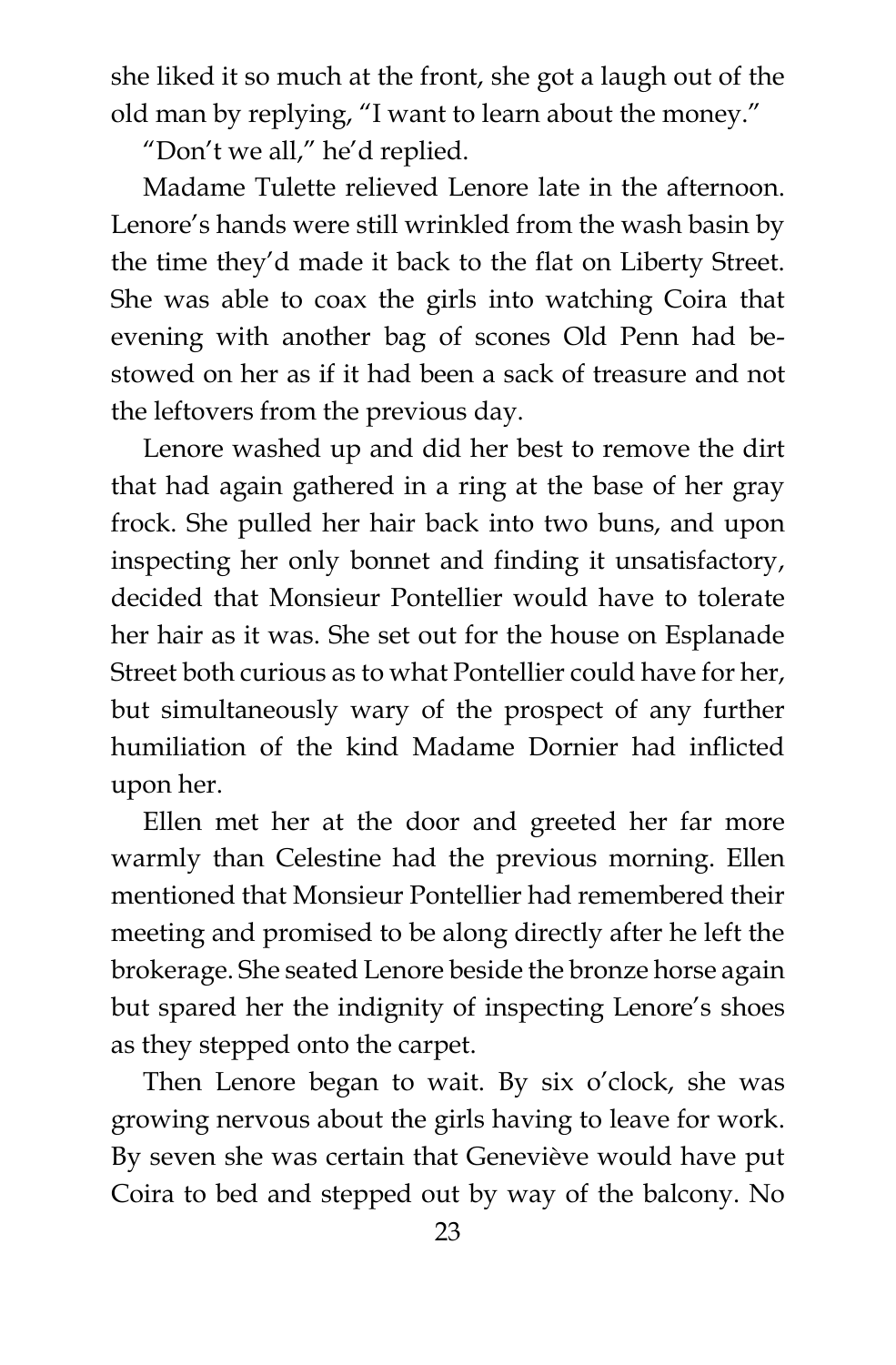doubt, she was deeply engaged with a Storyville customer already. And Coira, not yet five years old, was alone. Again, Lenore began to think of the boarding houses, her absent husband. How many streetcar bells had rung as she sat there waiting for Leonce Pontellier to humiliate her further? Ellen came in to light the lamps and offered tea, which Lenore politely declined. By eight she was hungry and had begun to cry; though, out of fear of Pontellier's sudden appearance, she was managing to keep from losing all composure as she might have done if such solitude had been guaranteed indefinitely. Lenore rose with the intention of finding Ellen just as heavy footsteps could be heard outside on the veranda.

Pontellier entered and Lenore could tell in his carriage that he was drunk, and she could see in that moment that he would never be of any real help to her and that it had been foolish of her to hope for such.

"Miss Lenore?" he said, casting his eyes toward the sitting room. "I had forgotten about you."

"So you had, sir."

"Yes," he said, stepping into the sitting room.

"I was about to leave, Monsieur Pontellier. I need to look in on my daughter."

"How did you fare with the Dorniers?"

"The Dorniers?"

"Yes, dear girl, the Dorniers. Did they employ you?"

"No, they didn't. They humiliated me."

"You're upset."

Lenore didn't answer.

"Humiliated, well," he said, grinning. "How about a drink, dear girl, before you run off? I'd like to hear about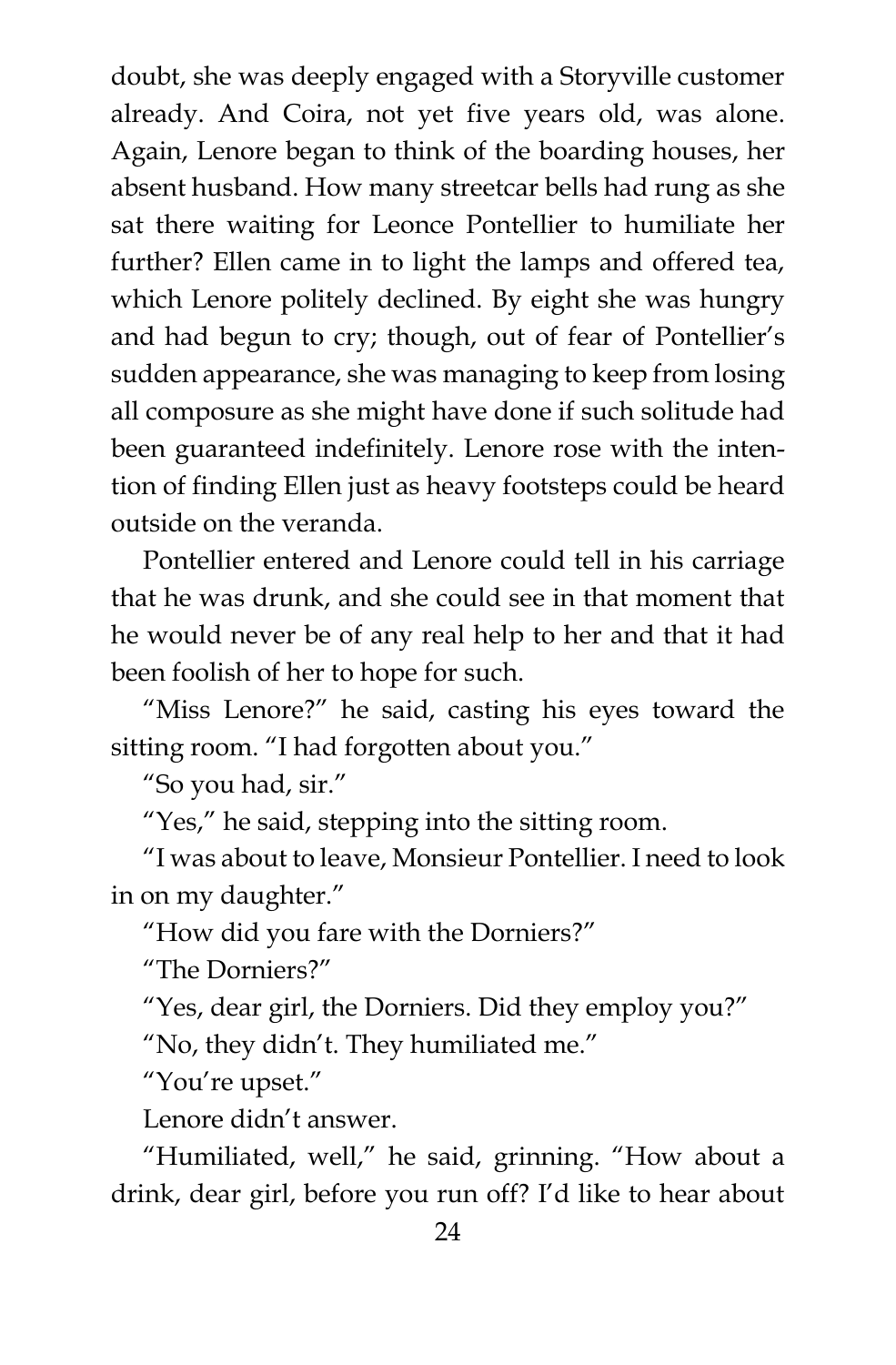the terrible humiliation the Dorniers inflicted upon your poor soul."

"Monsieur?"

"A drink?" he said again, stepping toward the liquor cabinet between the two bulging front curtains.

"No, sir. Thank you, no. I don't see how that's appropriate."

"Damn appropriate," he said, fumbling through the cabinet and pouring a single glass of bourbon. "Now. I'd like to know exactly just how petite little Madame Dornier humiliated you after I sent you over there in good faith."

"Did you, sir?"

Pontellier's head shot around. "I did," he said. "Yes. I did."

Lenore could see that he was genuinely wounded. There was a truth in his eyes that convinced her he genuinely cared about the feelings of his former quadroon nursemaid. She looked down.

"She asked me about your wife, Monsieur."

He turned to face Lenore, who was still standing at the sofa. "What about Edna?"

"At first it was about the things she required of me how she treated me, how things were with her and the children. Things a mother would ask of a woman she would have caring for her children."

"And then?"

"She asked me about your wife's behavior, sir. It seemed she was far more interested in probing me for gossip than employing me."

"What did you say to good Mrs. Dornier, Lenore—about Lady Pontellier?"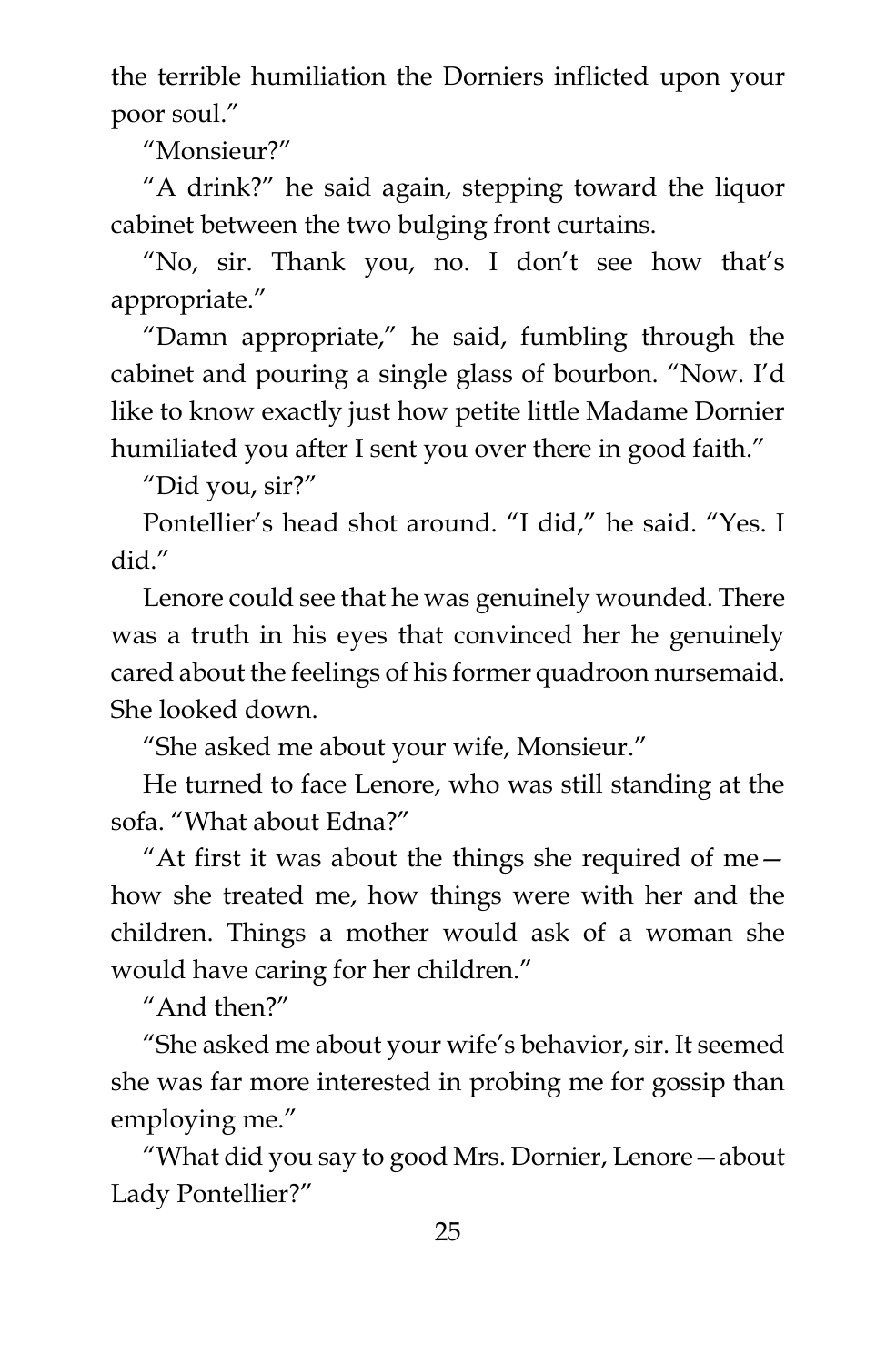"Nothing that satisfied her interest, sir."

Pontellier sighed and began to sip his bourbon. "Damn her," he said under his breath, and Lenore wasn't entirely sure exactly who he was meaning to damn.

"I left without any assurance of employment from the Dorniers, of course."

Pontellier nodded.

"I need to be going, sir," Lenore said.

"Wait a moment"

Lenore looked over at him. It seemed his mind was frozen on some topic unaccountable to him. He was just standing in the same spot, not quite looking at her yet not looking away. She began to touch her forearm with her right hand, not quite fully crossing her arms.

"I had a gift for you," he said. "I had Joe fetch it this morning. It's in the parlor if you'd suffer my presence a few moments longer."

"Monsieur," she said, tilting her head toward the door.

"Please," he answered, gesturing toward the parlor across the foyer.

She nodded, and Pontellier stepped toward the front table. Lenore could see it was his intention to light the way with the glowing lamp. She stepped toward the table.

"Please, sir," she said, and she bowed in a way just obsequious enough that it seemed the gesture of a servant and reflected nothing on his condition or his pride.

"Of course," he returned, gesturing with his free hand toward the parlor.

The orb of yellow light surrounded them as they progressed from the foot of the stairs through the foyer and into the parlor. Lenore set the lamp on the open table by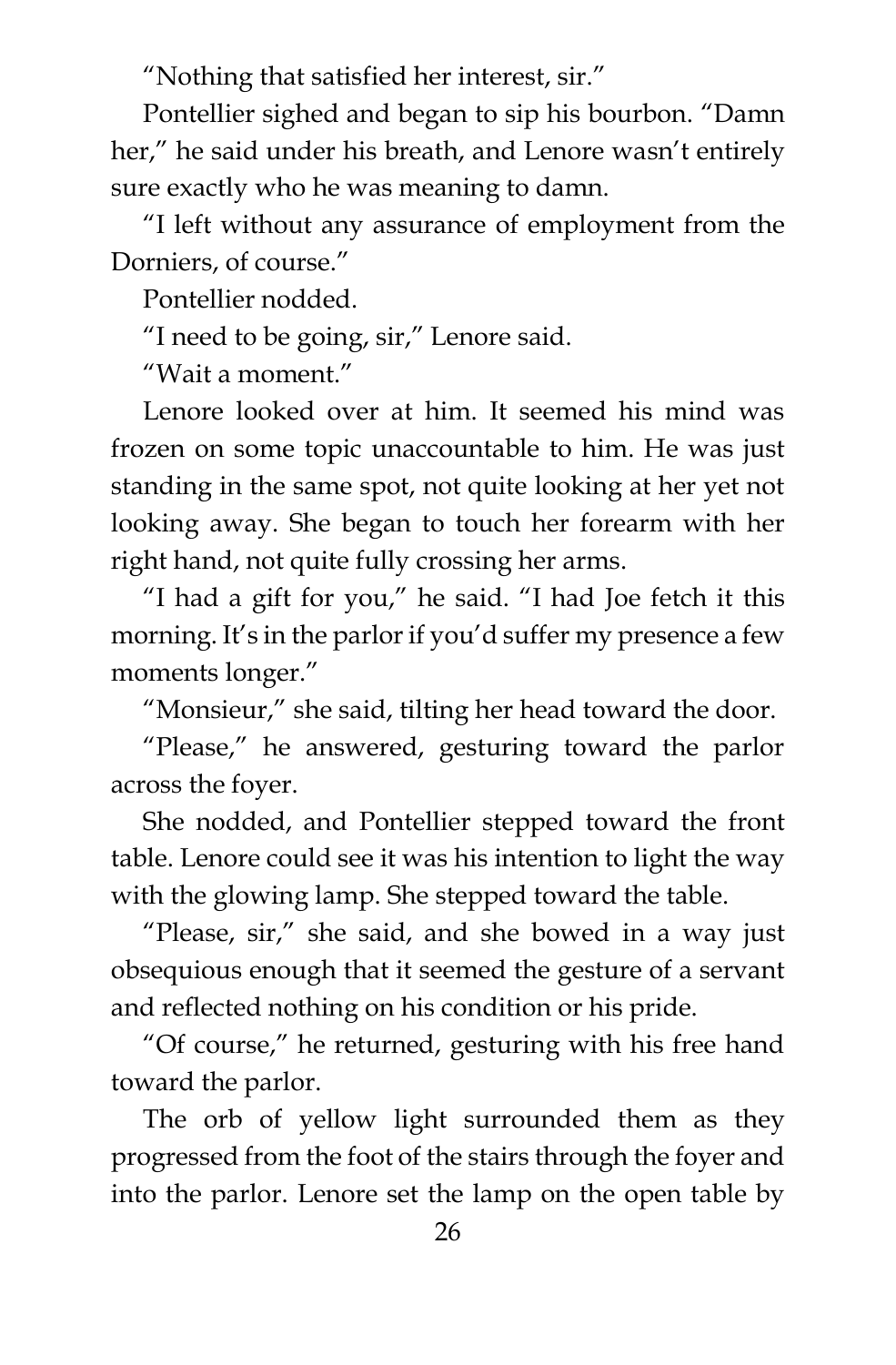the entrance and lit a wick she pulled from the table drawer. She lit the two wall fixtures, and as the second glowed to life, she could see one of the familiar wooden panels Madame Pontellier used while oil painting. It was propped face-down against a chair-leg on the far side of the room. Monsieur Pontellier stepped toward it and casually flipped the panel around, setting it in the chair while observing the figure there displayed. Lenore didn't need to get close to see that it was she.

"It's an excellent likeness," he said, turning toward Lenore. "She wasn't without talent Edna, was she?"

Lenore nodded, but didn't care to step any closer.

"I'd like you to have it," Pontellier said, turning back toward the painting again and examining Lenore's likeness. "It's a beautiful picture. Quite life-like. This one struck me as much as any of the bunch she'd collected over in that bungalow of hers."

"Sir, please," Lenore said, shaking her head.

"Really," he said, turning toward her again. "I want you to have it, Lenore."

"Really, Monsieur, what should I do with such a thing as that?"

"Hang it on your wall, presumably."

Pontellier laughed and took a healthy sip of his bourbon. Lenore shook her head.

"Is that it too, Monsieur? It wasn't enough that Madame Dornier made a thorough fool of me? You'd have me hang a picture of myself on my own bare walls? Who does such a thing but a fool?"

"The Queen of England, perhaps."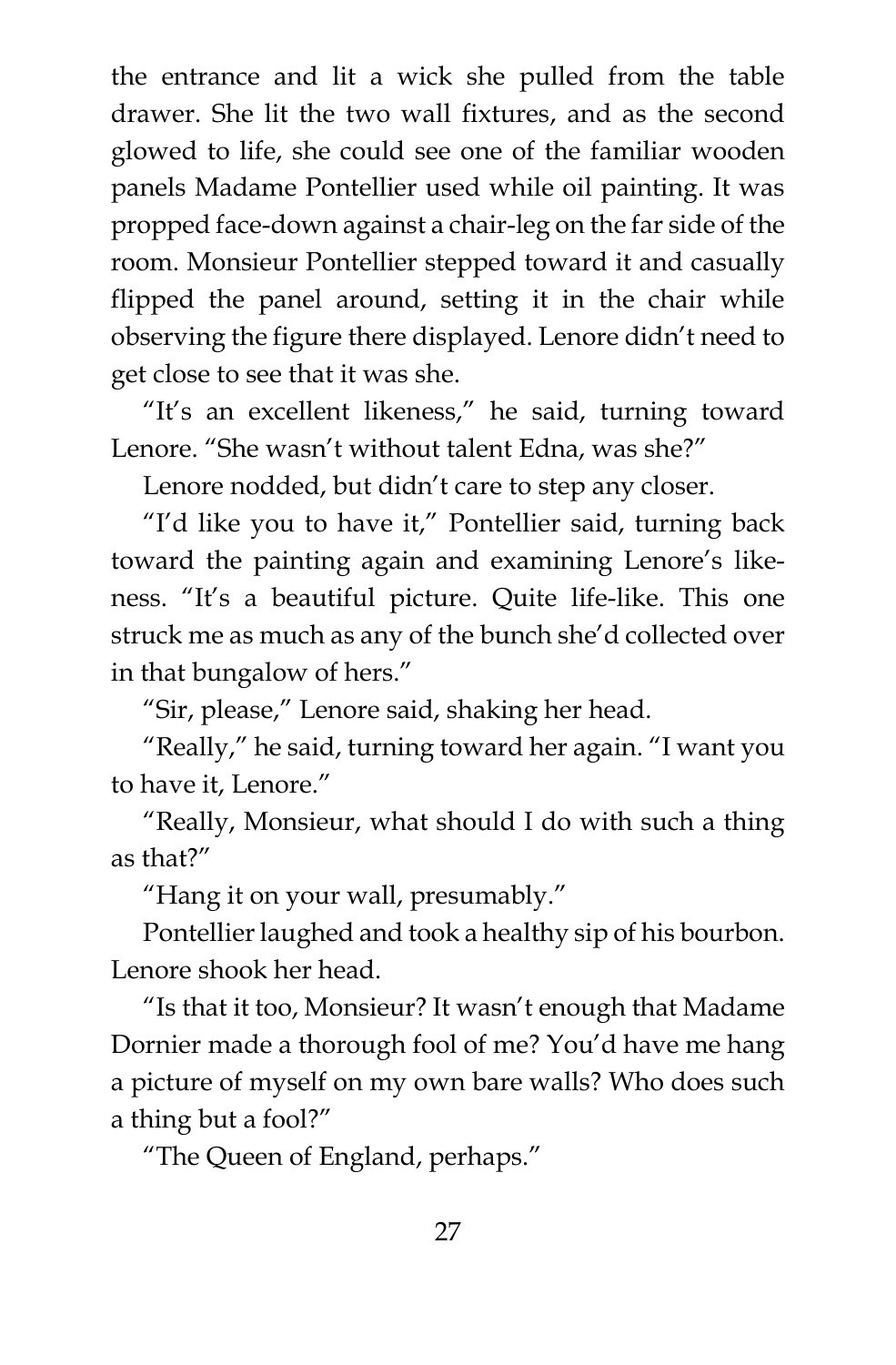He wasn't smiling, but Lenore couldn't help but think he was mocking her. She crossed her arms and he could see tears forming in her eyes. She was shaking her head.

"You misread me, Madame Etive. You misread me. I mean nothing by it, I swear. It's an honest gesture."

Lenore continued to shake her head, gesturing herself toward the painting with her arm. He stepped toward her and she put up her hand, stopping him in his tracks.

"What could I possibly want with this, Monsieur?"

He hung his head and turned back toward the chair. "I thought your daughter might someday appreciate such a warm likeness of her mother. Forgive me if I've blundered into something, Madame Etive. It wasn't my intention at all."

"I don't understand, sir," she said. "I really don't."

He nodded, and looked over at Lenore, "Apparently neither do I. But I hope you understand I offer it to you earnestly."

For a moment they stood staring at each other, both desperately trying to see truth in the other's eyes.

"I do," she said. "I believe you, Monsieur."

"Of all the people in this city…"

He sipped his bourbon and stared now at the painting as he had earlier in the sitting room, as if looking through it to some other place.

"I spared your feelings, sir," Lenore said. "Earlier, regarding Mrs. Dornier."

He turned to Lenore again slowly.

"She asked me whether I thought Madame Pontellier drowned herself on purpose. And I told her it hadn't occurred to me, because it truly hadn't."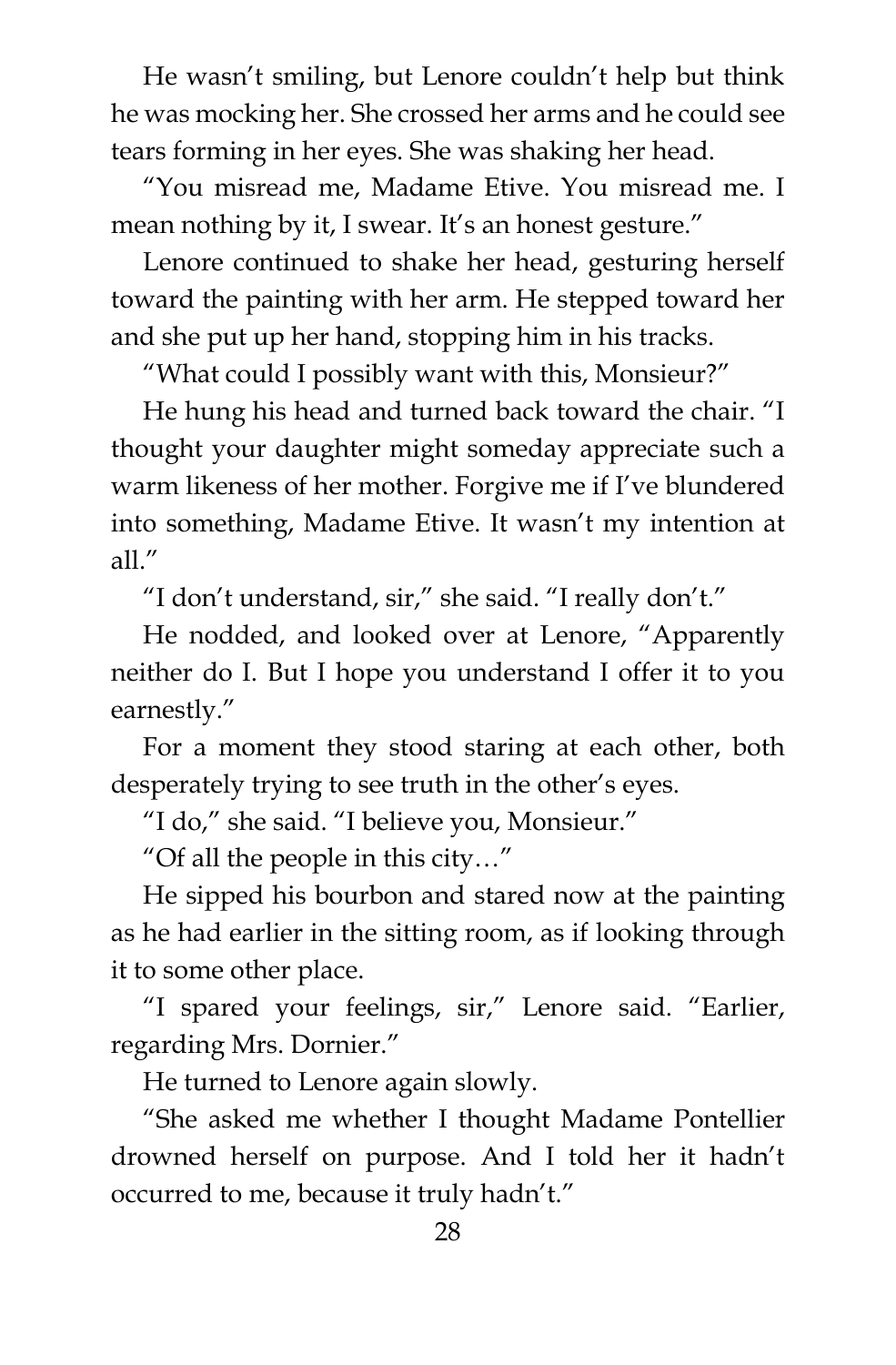$\gamma$ No?"

"No, sir. It hadn't."

"You have a good heart, Lenore."

"Monsieur Pontellier?"

"Too good perhaps," he said. "It's no matter then. I shall keep the painting for you. If you or your daughter would like it someday."

"Yes, sir. It's a very kind gesture. Very kind."

"I'm sure your daughter is waiting for you, Madame Etive<sup>"</sup>

She nodded and wiped her eyes, stepping toward the foyer. He hurried alongside her, setting the bourbon on the table as they passed the lamp, its bright glow casting an amber hue onto the blonde hardwood surrounding Lenore's long gray frock. Leonce Pontellier met her with the open front door and nodded as she passed.

"I am truly grateful for your honesty, Madame Etive," he said. "If nothing else."

"Monsieur," she said with a slight bow and a curtsey.

When he shut the door behind her, Leonce stepped into the parlor to extinguish the lamp, leaving the bourbon where it was. He approached the painting again, lifting it from the chair and flipping over the wooden panel, resting it face-down as Joe had placed it earlier—leaning against the leg of the chair. Leonce knelt to read his wife's inscription, written in brown paint at the bottom right corner in fine, short brush-strokes: *A Quadroon Maid (Linora) E.P.*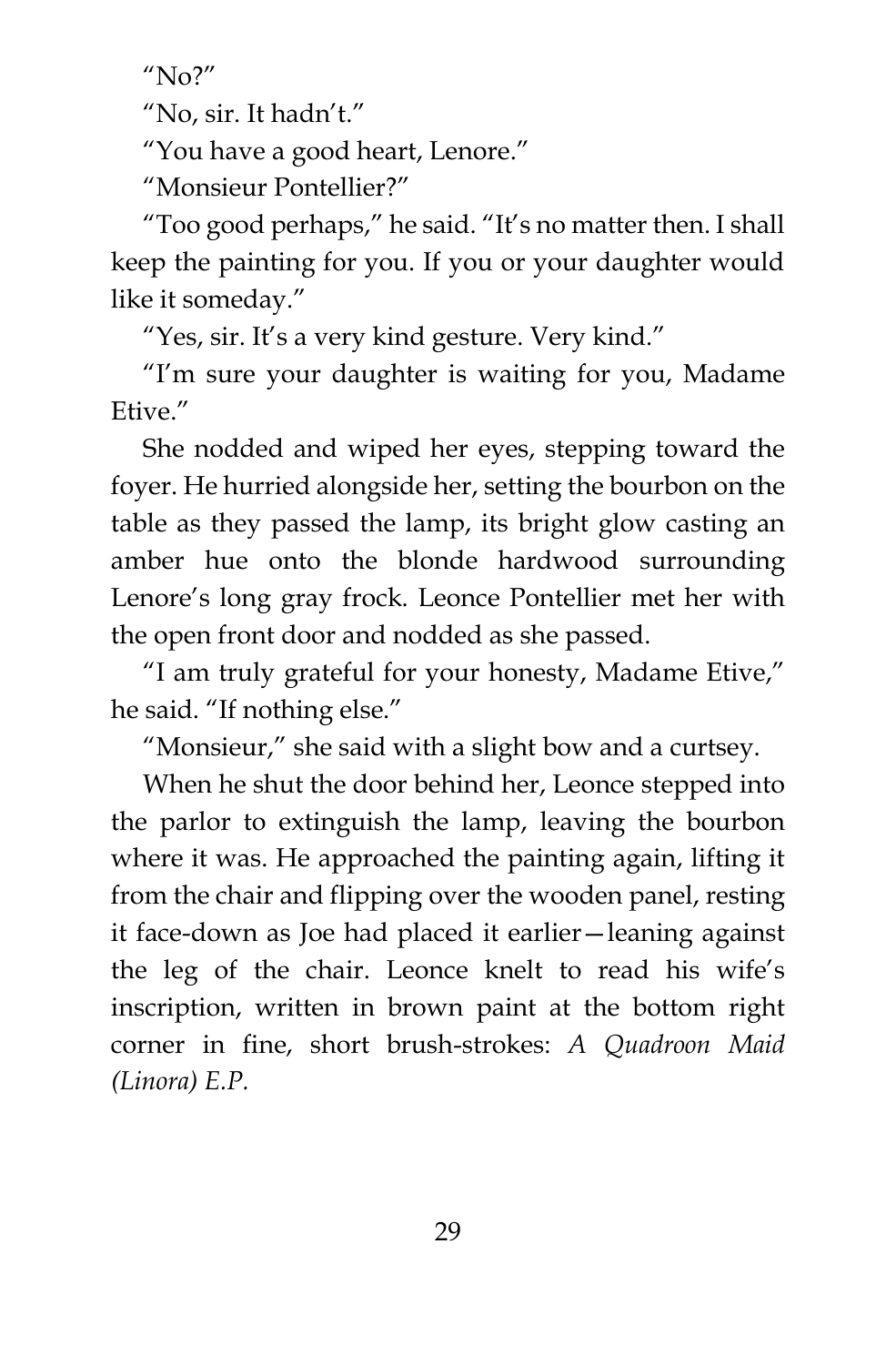Korolaev was halfway into the Siciliana as Lenore came into earshot halfway up the first flight of stairs. She felt a sense of mild disappointment as she realized she'd missed the Fuga, though she knew it only by the name she called it—the second one. As she climbed the final stairs, she was mindful to step lightly so as not to disturb the violinist in the midst of such a peaceful movement. With her free hand, she felt for the keyhole in the darkness and inserted the key as silently as she could manage.

Inside, it was nearly as black as oblivion. A dull yellow hue from Alexandr's lamp reflecting off the balcony railing represented Lenore's only point of reference in the darkness. She tiptoed her way to the stove, feeling for the box of matches on the shelf by the wall where she also kept a wick and a pigfat candle. Lenore struck a match which seemed to ignite the room for an instant before settling to a dull yellow glow at the tip of her fingers. She lit the wide white candle, extinguishing the match on the bottom of the shallow bowl carved out by the heat of the candle's wick. She crept softly toward the bed, sitting when she reached her chair, setting the candle on the little footstool beside the bed, just close enough to cast a dull glow over the figure of her sleeping daughter.

She didn't even remove her shoes. Lenore just sat, listening as Alexandr's fingers danced their way through the Presto. Lenore watched Coira breathe in the candlelight. Her skin. Her hair. The life she could only ever hope for her child. They passed before her with each breath. She watched, listening, note for breathtaking note.

Alexandr was perfect. Lenore wasn't conscious of the time, but she was conscious of the effort she was making to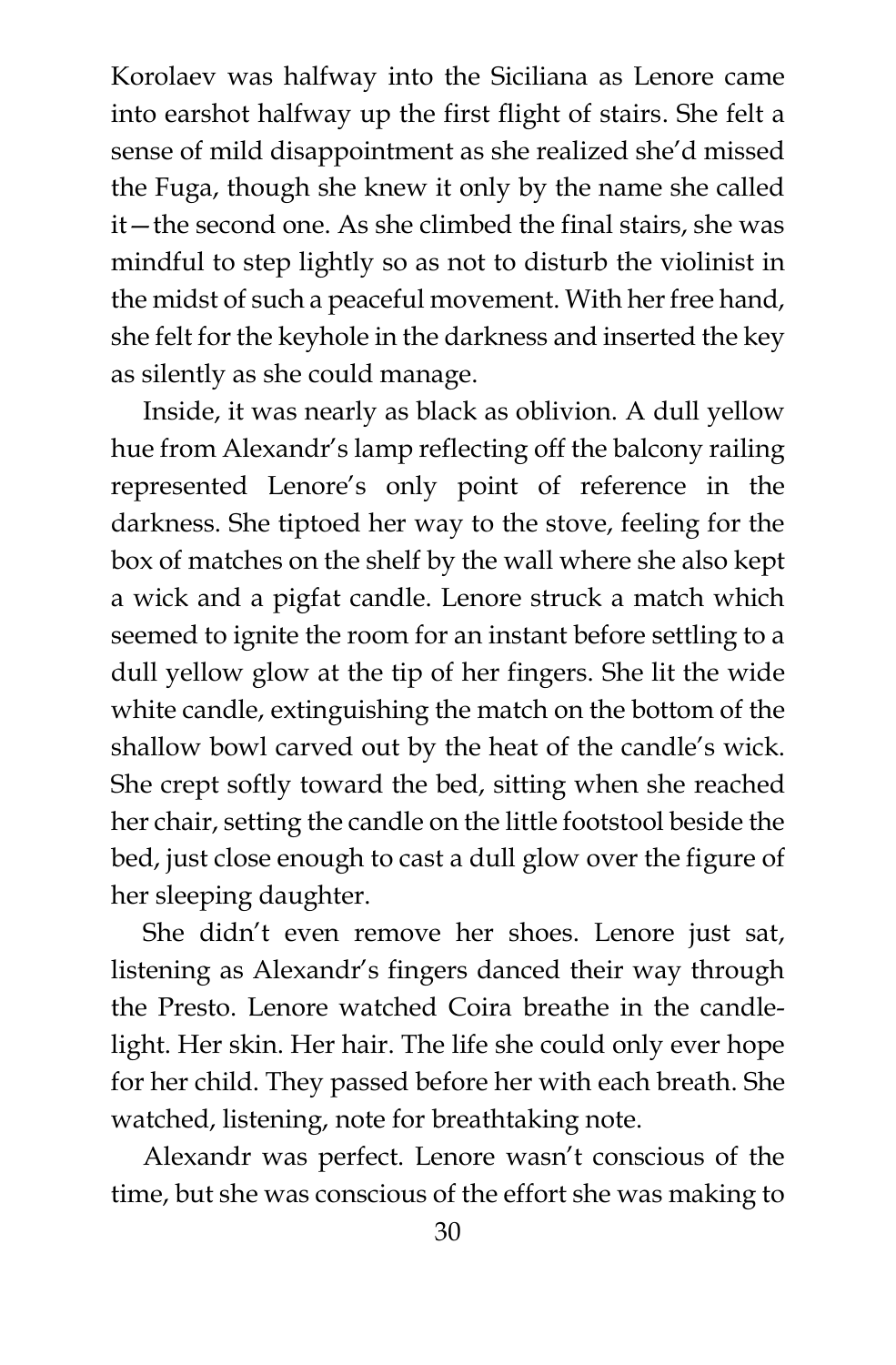keep herself awake. When Alexandr got to the Double Presto, the mistakes Lenore had been conditioned to expect didn't come. The clean string of notes that penetrated her wall rang in such succession that all things seemed to flow into one. Her sore feet, the white-robed Dornier woman sneering at her, the painting in the lamplight, the taste of a scone and the streetcar bells. Lenore began to see beautiful images as she heard movements of music she'd never heard before. She couldn't be sure if it was a dream when a tremendous crash that shook her chest brought her upright in her chair. It was silent, but she thought that the noise had been real and had come from Korolaev's flat.

Lenore doubted herself when she observed Coira's figure in the dim candlelight, its yellow fingers flickering over her daughter's quiet little body, which rose and fell with each quick breath. Lenore waited, listening, wondering if such a crash would bring anyone to check its origin or whether it had even happened at all.

Nothing stirred. Lenore observed the dull orange reflection of Alexandr's lamp on the balcony rails. She rose slowly, creeping through her open window to the balcony, kneeling as she stooped to peer into Korolaev's modest little room. By the yellow lamplight, Lenore could see him there on the floor, face-down and seemingly lifeless. She lurched back until her shoulders dropped against the metal bannister that kept her from falling to the balcony in a heap. Lenore froze, her eyes fixated on the scene before her, framed in the tall white window—the body of the former Russian prodigy, still, at the foot of the chair, his violin perched on the cushion unharmed, as though he had known, and his final act in this world was to protect the